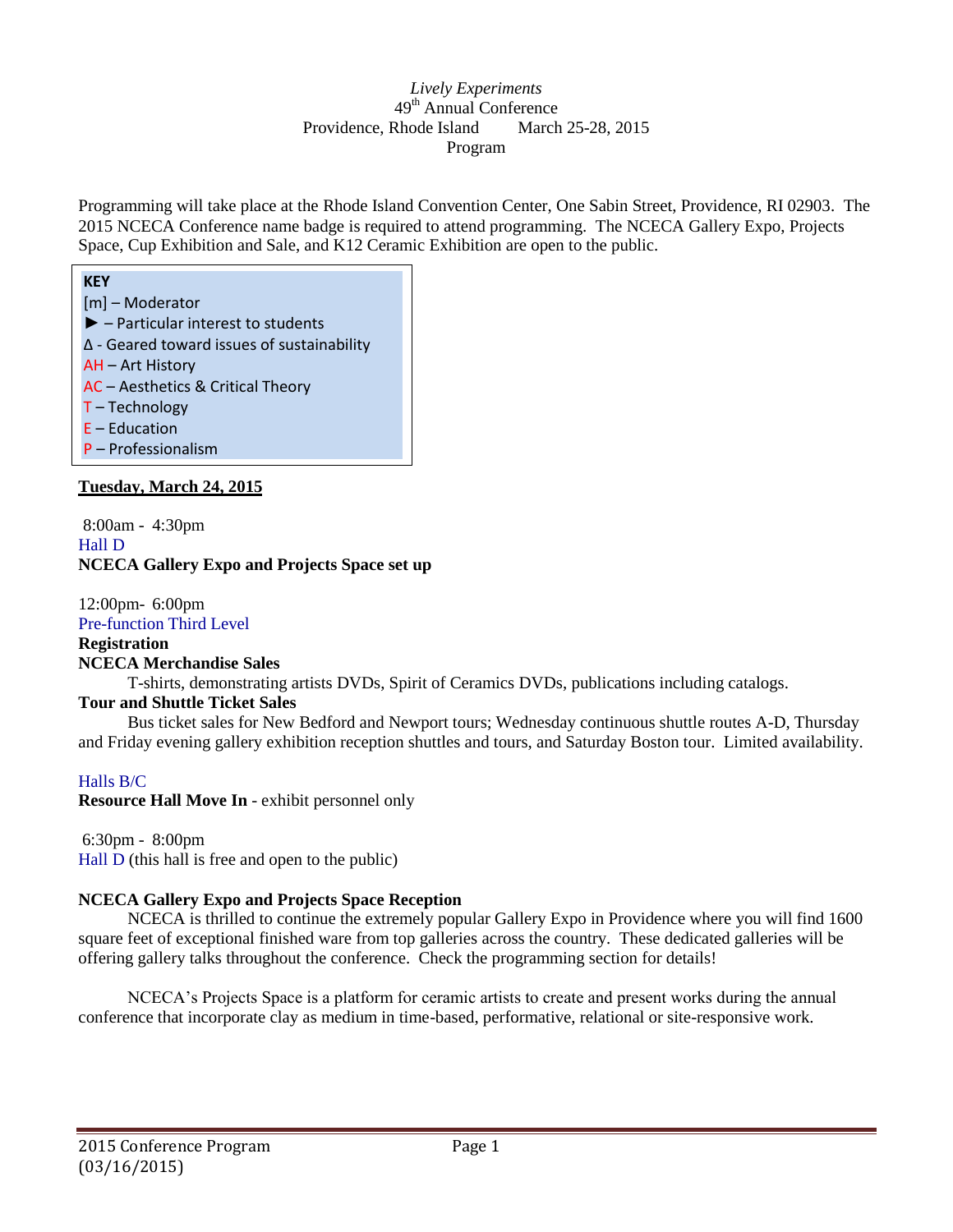# **Wednesday, March 25, 2015**

8:00am - 5:00pm

Pre-function Third Level

#### **Registration**

#### **NCECA Merchandise Sales**

T-shirts, demonstrating artist DVDs, Spirit of Ceramics DVDs, publications including catalogs.

### **Tour and Shuttle Ticket Sales**

Bus ticket sales for New Bedford and Newport tours; today's continuous shuttle routes A-D, Thursday and Friday evening gallery exhibition reception shuttles and tours, and Saturday Boston tour. Limited availability.

9:00am - 9:20am Hall D (18 Hands Gallery)

**Gallery Expo Artist Talk** By Kristen Kieffer

9:00am - 5:00pm

# Halls B/C

# **Resource Hall**

Visit with manufacturers and suppliers of ceramic products, companies providing publications in the ceramic arts, schools offering ceramic programs.

# Pre-function  $(5<sup>th</sup> level)$

## **NCECA Booth**

Visit with Board members, view a sampling of "Cups of Merit" commission Awards. Deposit \$100 Exhibitor and 2016 Conference/Membership drawing tickets.

### Rotunda

### **23rd Annual Cup Sale Submission and Exhibition**

Coordinated by Richard Wehrs

Drop off cup donations and receive a bonus NCECA 2016 Conference/Membership drawing ticket. All donated cups will be considered for the NCECA "Cups of Merit" Commission Award. In its fourteenth year, the award is designed to add further recognition of the extraordinary quality of these donations. The selections will be made by a jury's review of all donated cups and winners announced on Saturday.

The NCECA Cups of Merit Award was established to recognized outstanding craftsmanship and artistic merit among the generous donors to NCECA's Annual Cup Sale. Each year NCECA appoints a small panel of three distinguished ceramic artists to make merit awards from the cups submitted to the Annual show. Jurors will make purchase awards totaling up to \$1000 to three or more makers included in the Cup Sale. Each award will be of an amount sufficient for NCECA to purchase two or more cups based on the pricing presented to the sale administrator. NCECA will retain one of the cups in its collection for as long as a time as it is practical. Cups may be periodically removed from the collection to recognize individuals for outstanding service or generosity to NCECA.

### 9:00am - 6:00pm

Hall D (this hall is free and open to the public)

# **NCECA Gallery Expo**

Features displays of extraordinary works in clay-- functional, decorative and sculptural-- all of which are available for purchase by visitors. The galleries involved create a unique opportunity to experience and acquire works that might not otherwise be available in the conference region.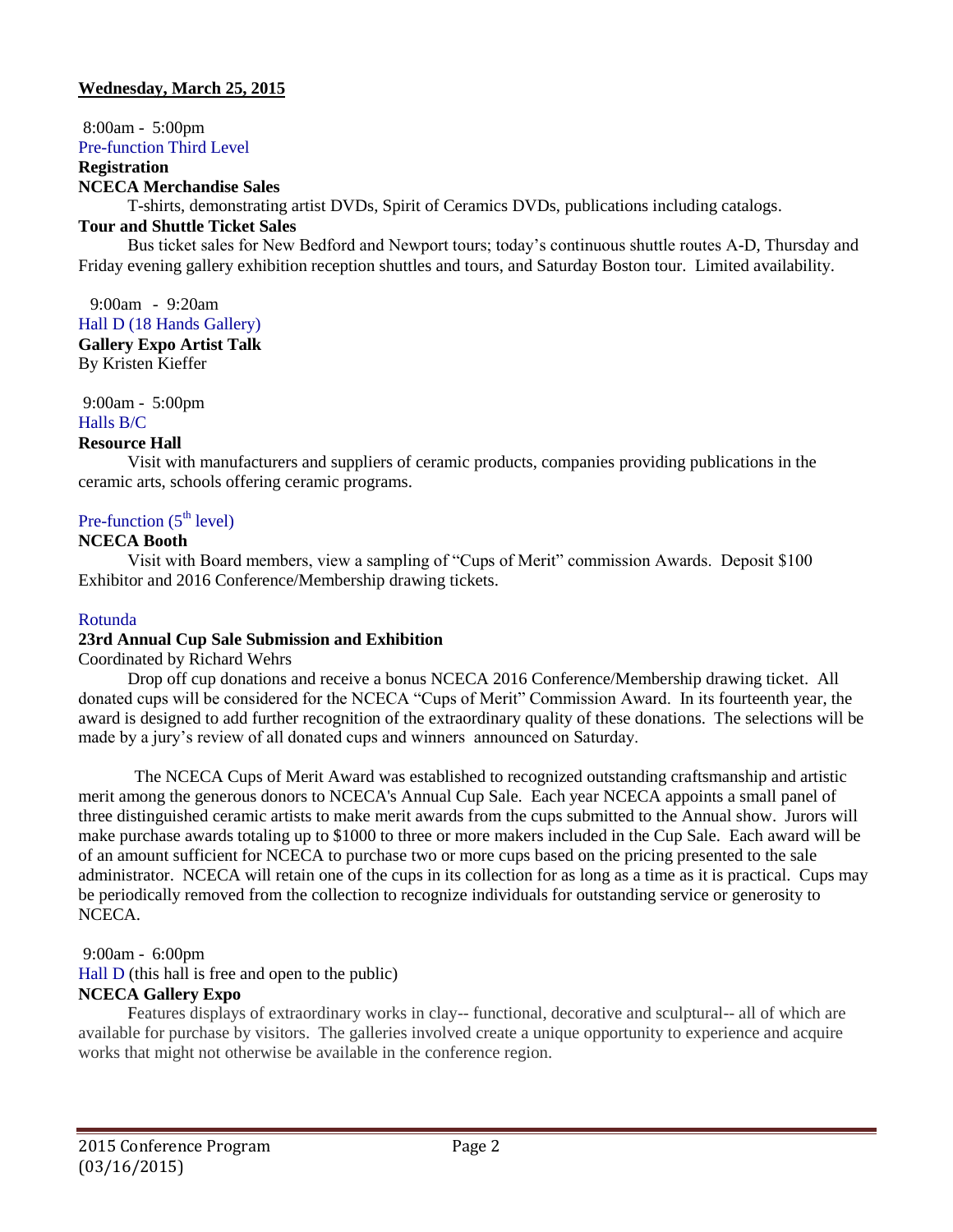### **Projects Space**

A platform for ceramic artists to create and present works that incorporate clay as medium in time-based, performative, relational or site-responsive work. Artists will create their works on-site interacting with visitors.

## *FPOAFM Nomadic Art/Craft Collective Tea House* **- Adams Puryear, William Pariso, Clayton Blackwell**

FPOAFM Nomadic Art/Craft Collective runs a teahouse, giving visitors green tea in commemorative cups to keep. In exchange, guests will be asked to record feelings about the increasing popularity of ceramics. Over time the Tea House will change, becoming an archive of 2015 NCECA's collective thought.

### *The Bodies with One Ton of Clay, Props and Audience Participation in a Video Animation (for the Internets) Piece* **- Benjamin Peterson and Abby Deneau**

A site-specific work for the 2015 NCECA Project Space. The piece will take place on a 10'x10' carpet stage. I will work alone, sculpting one ton of clay with my body. Viewers will be invited to participate. The piece will be constantly documented in photo and video; simultaneously displayed online.

# *A Very Serious Game* **- Kevin Ramler**

Clayers Beware! A gang of "Assassins" is roaming NCECA armed with ceramic Rayguns. Will you be eliminated and receive a Free Xun or, with cunning and wit, will you survive and leave empty handed? Only time will tell, for this is A Very Serious Game.

9:20am - 9:40am Hall D (Baltimore Clayworks)

**Gallery Expo Artist Talk** By Patty Bilbro

9:40am -10:00am Hall D (Clay Art Center) **Gallery Expo Artist Talk** By Leigh Taylor Mickelson and Caitlin Brown

10:00am -10:20am Hall D (Gandee Gallery) **Gallery Expo Artist Talk** By Jeremy Randall

10:00am- 6:00pm 551 A/B

**18th Annual National K12 Ceramic Exhibition** Showcasing the best ceramic work created in our K-12 schools. Reception 4:30-5:30pm.

10:20am -10:40am Hall D (Northern Clay Center) **Gallery Expo Artist Talk** By Randy Johnston

10:40am -11:00am Hall D (The Clay Studio) **Gallery Expo Artist Talk** By Daniel Ricardo Teran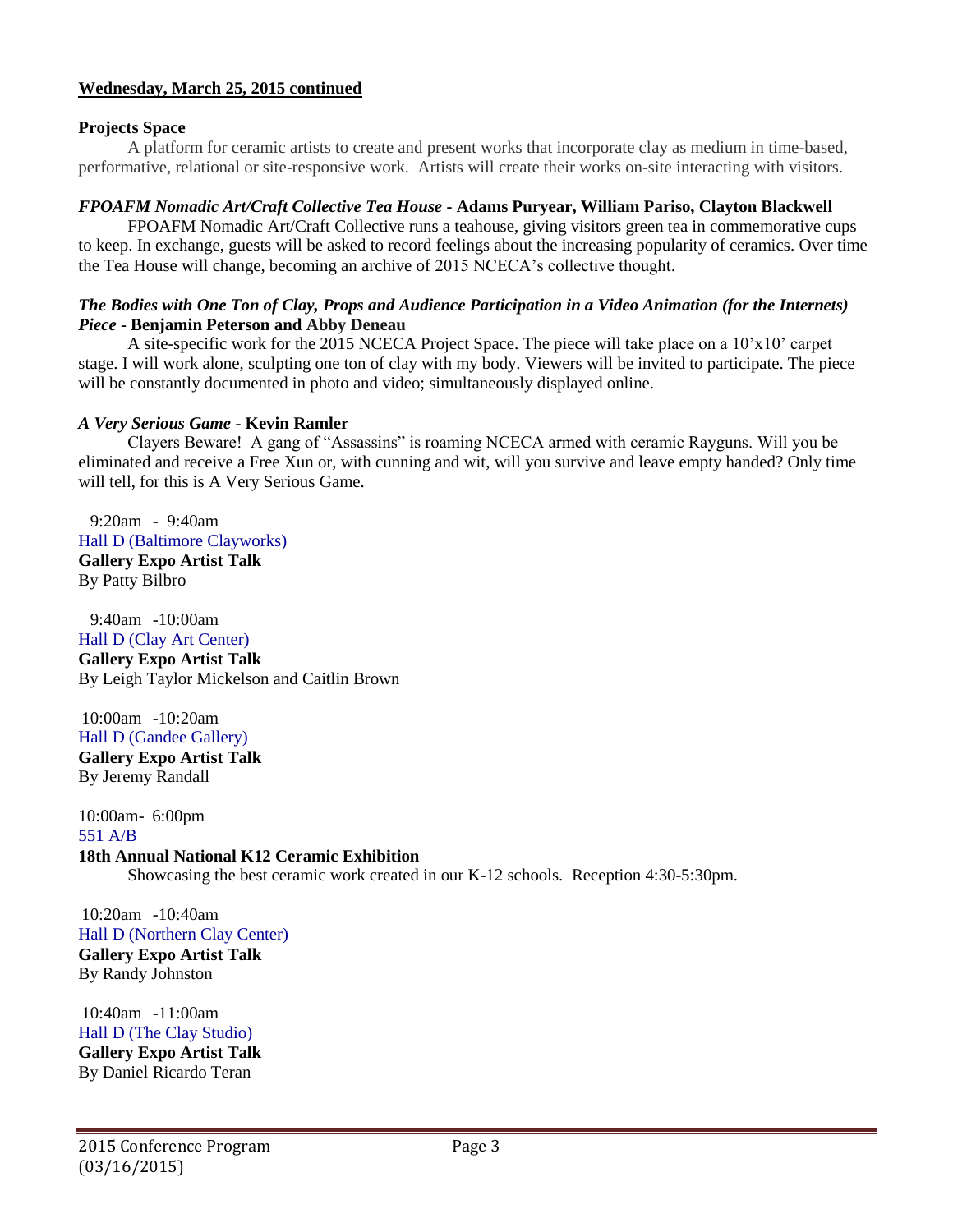11:00am -11:20am Hall D (The Kiln Studio and Gallery) **Gallery Expo Artist Talk** By Ronan Peterson

11:20am -11:40am Hall D (Objective Clay)

**Gallery Expo Artist Talk** By Sunshine Cobb

11:40am -12:00pm Hall D (Artstream Nomadic Gallery) **Gallery Expo Artist Talk** By Julia Galloway

12:00pm -12:20pm Hall D (NCECA Emerging Artists) **Gallery Expo Artist Talk**

12:20pm -12:40pm Hall D (NCECA Emerging Artists) **Gallery Expo Artist Talk**

12:40pm - 1:00pm Hall D (NCECA Emerging Artists) **Gallery Expo Artist Talk**

1:00pm - 1:20pm Hall D (18 Hands Gallery) **Gallery Expo Artist Talk** By Danny Meisinger

1:00pm - 5:00pm Pre-function Third Level

### **Student Critique Sign-up and Scheduling** (for remaining time slots)

Student Critique room gives collegiate students an opportunity to discuss images of their work one on one with professional artists/educators from around the world.

1:20pm - 1:40pm Hall D (Baltimore Clayworks) **Gallery Expo Artist Talk** By Jeremy Wallace

1:40pm - 2:00pm Hall D (Clay Art Center) **Gallery Expo Artist Talk** By Lindsay Scypta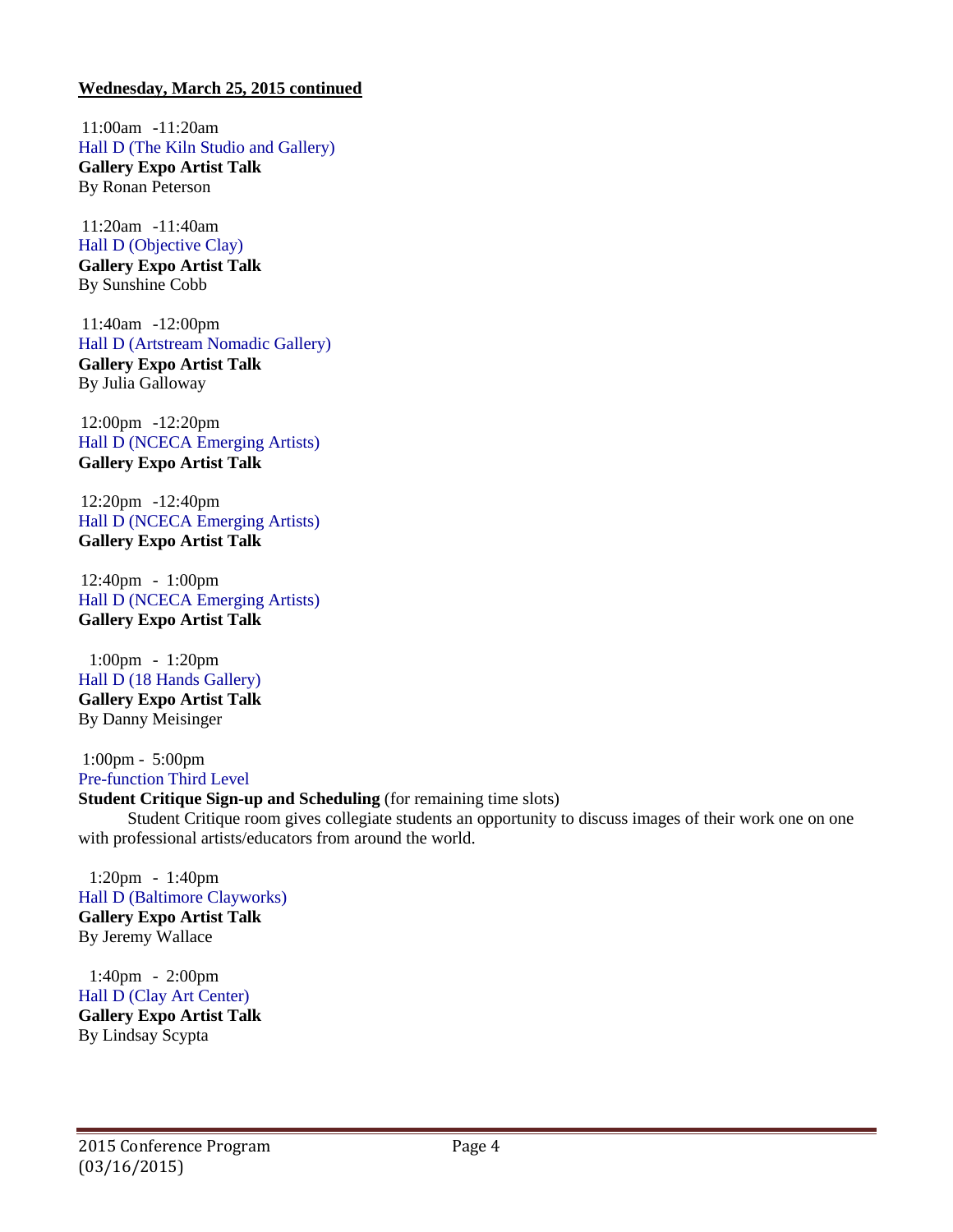2:00pm - 2:20pm Hall D (Gandee Gallery) **Gallery Expo Artist Talk** By Brooke Noble

2:20pm - 2:40pm Hall D (Northern Clay Center) **Gallery Expo Artist Talk** By Lindsay Rogers

2:40pm - 3:00pm Hall D (The Clay Studio) **Gallery Expo Artist Talk** By Theo Uliano

3:00pm - 3:20pm Hall D (The Kiln Studio and Gallery) **Gallery Expo Artist Talk** By Matt Schiemann

3:20pm - 3:40pm Hall D (Objective Clay) **Gallery Expo Artist Talk** By Deb Schwartzkopf

3:40pm - 4:00pm Hall D (Artstream Nomadic Gallery) **Gallery Expo Artist Talk** By Steven Colby

4:00pm - 4:20pm Hall D (NCECA Emerging Artist) **Gallery Expo Artist Talk**

4:20pm - 4:40pm Hall D (NCECA Emerging Artist) **Gallery Expo Artist Talk**

4:40pm - 5:00pm Hall D (NCECA Emerging Artist) **Gallery Expo Artist Talk**

6:00pm - 6:30pm Ballrooms B/C **NCECA for New Members** By Cindy Bracker

This sesion will give a brief conference orientation to those NCECA members who are either new to the conference, or would like to get a general overview of what is available.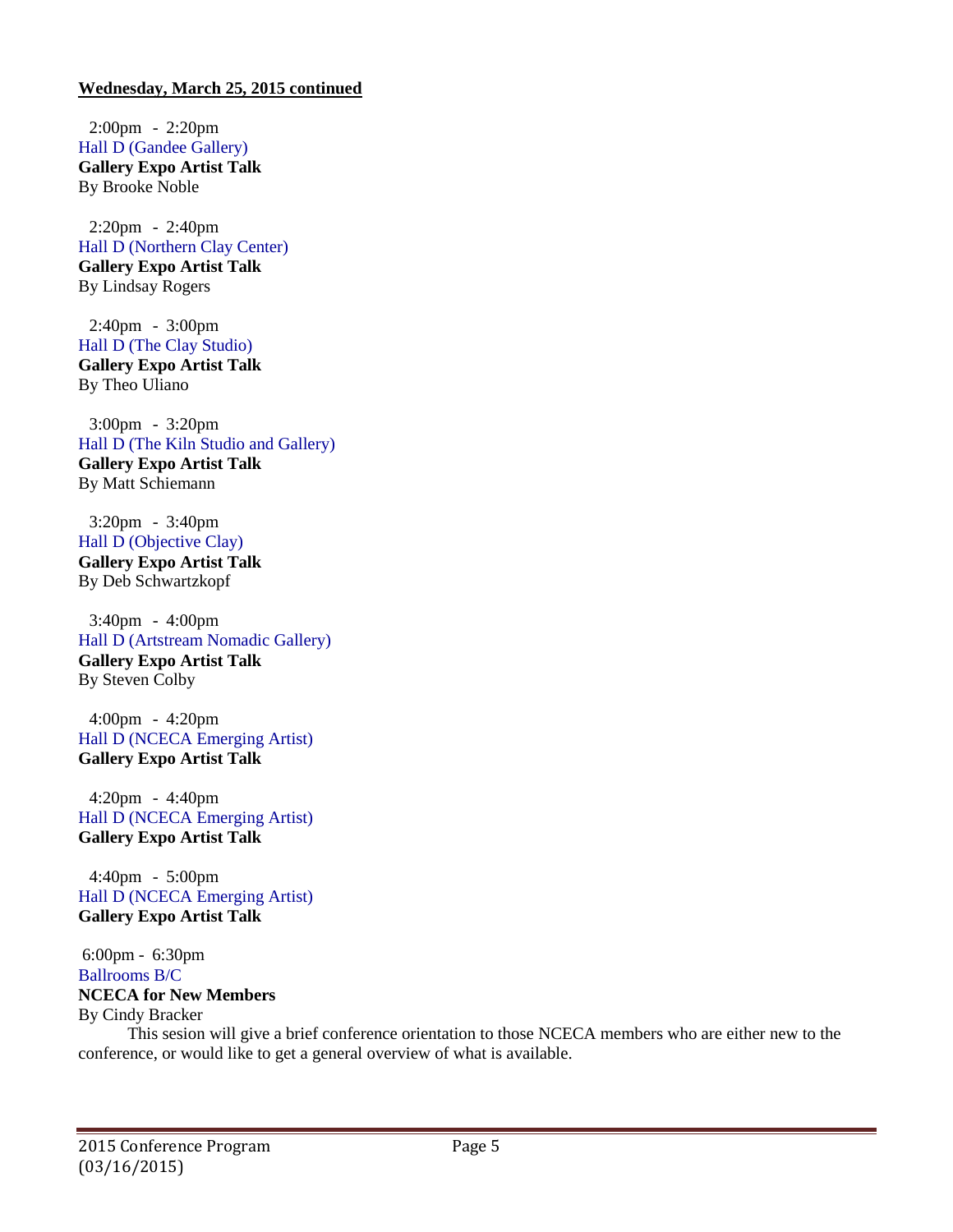7:00pm -10:30pm Hall A **Opening Ceremonies/Welcome NCECA's 50th Annual Conference presentation**

## **Keynote:** *Earthenware: A History of Table Traditions and Related Recipes*

By Dr. Frederick Douglas Opie

This global history of earthenware is based on the travel accounts of explorers in West and Central Africa, Mesoamerica, and the Iberian Peninsula. The central figures are the artisans who made, merchants who hawked, and the cooks who served meals made in clay pots. Clay pots had been essential items in the kitchen and on the table with cooks using earthen vessels to make one-pot meals such as puddings, stews, and soups. By looking at the recipes made in these clay cooking pots, we can uncover the historical context in which people made both the earthen vessel as well as the food in them.

#### **Randall Session ETHEL**

Acclaimed as "unfailingly vital" (The New York Times), "brilliant," "downtown's reigning string quartet" (The New Yorker), and "one of the most exciting quartets around" (Strad Magazine), ETHEL invigorates the contemporary music scene with exuberance, intensity, imaginative programming, and exceptional artistry.Over the past five years, ETHEL has premiered 100+ new works by 20th- and 21st-century composers including: Phil Kline's "SPACE" at the gala reopening of Alice Tully Hall; "RADIO" by Osvaldo Golijov at the debut of WNYC Radio's Jerome L. Greene Space; ETHEL's *TruckStop®: The Beginning and ETHEL's Documerica* at BAM's *Next*

*Wave Festival*; *ETHEL Fair: The Songwriters* at opening night of Lincoln Center's Out of Doors; "WAIT FOR GREEN" with choreographer Annie-B Parson commissioned by Arts Brookfield; and "HonBiBaekSan" by Dohee Lee at Meet the Composer's 3-City Dash Festival. ETHEL's *HomeBaked* series has commissioned and premiered works by emerging NYC composers Andy Akiho, Hannis Brown, Anna Clyne, Lainie Fefferman, Dan Friel, Judd Greenstein, Matt Marks, and Ulysses Owens Jr. to date. ETHEL has debuted original scores in combination with new choreography by Aleksandra Vrebalov/Dusan Tynek Dance Company and Son Lux/Gina Gibney Dance; and works by contemporary music luminaries such as Philip Glass, Julia Wolfe, John Zorn, Evan Ziporyn, Steve Reich, John King, Raz Mesinai, John Luther Adams, JacobTV, Hafez Modirzadeh, David Lang, Kenji Bunch, Don Byron and Marcelo Zarvos.

Founded in 1998 and based in New York City, ETHEL is comprised of Ralph Farris (viola), Kip Jones (violin), Dorothy Lawson (cello) and Tema Watstein (violin).

# **Thursday, March 26, 2015**

7:00am - 8:00am Pre-function west  $(5<sup>th</sup> level)$ **Yoga for Potters:** *Invent-asana!* By Debra Chronister

Experiment with the way your body moves through the liveliest of asana series: the sun salutation. The session guides participants through safe yoga basics via several variations of the sun salutation. Then it's freestyle time! Listen to your body and invent the next moves based on inspiration from within.

8:00am - 5:00pm Pre-function Third Level **Registration NCECA Merchandise Sales**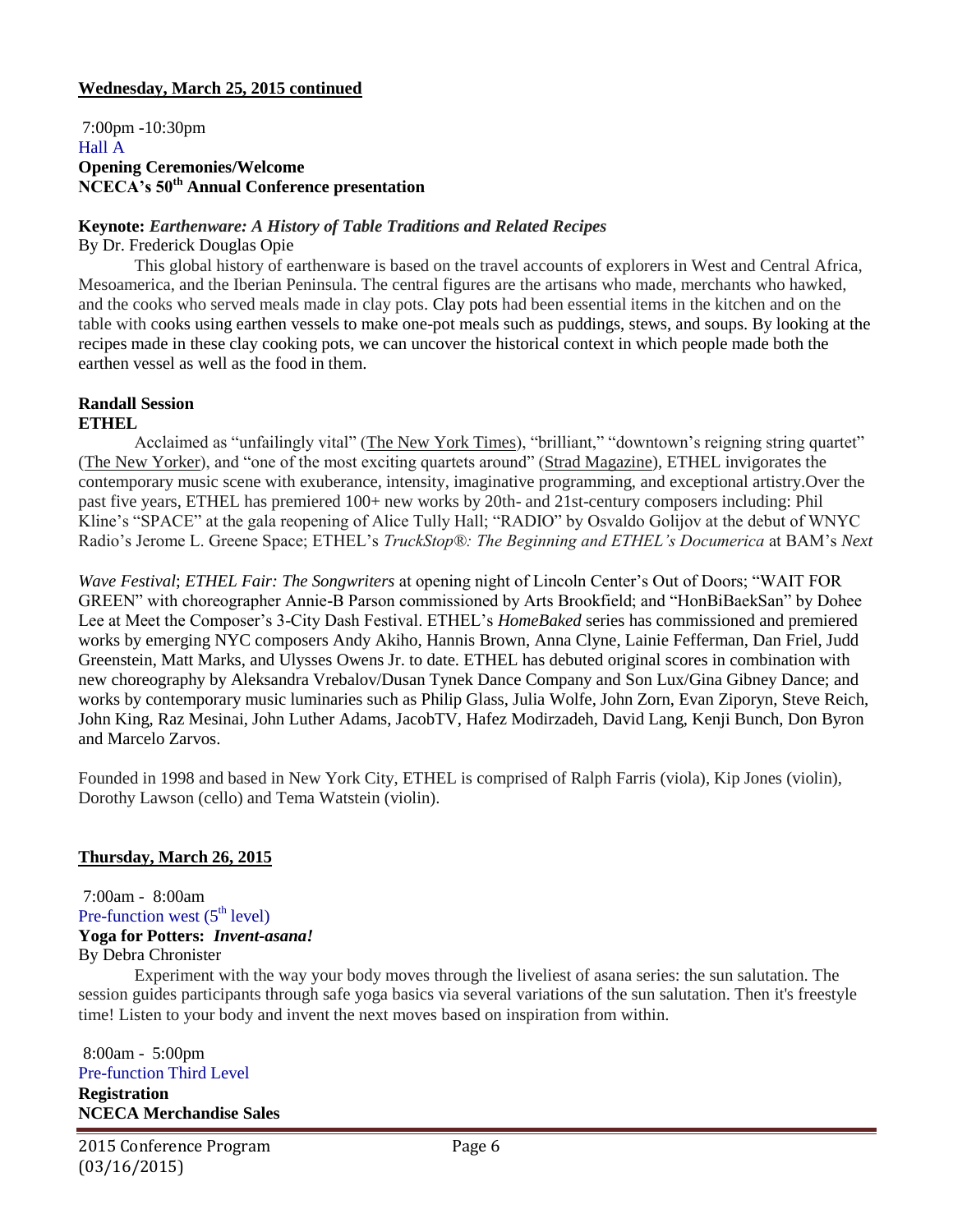Purchase NCECA's 2015 T-shirts before they sell out. Publications, catalogs, demonstrating artists DVDs and Spirit of Ceramic DVDs available for purchase.

8:15am - 8:45am

Ballrooms B/C

# **First NCECA Members' Business Meeting**

NCECA's Board of Directors encourages all members to participate in the governance of your organization.

- Welcome. Call Meeting to order—Deborah Bedwell
- Executive Director's Report—Josh Green
- Secretary's Report: E-Voting-Reminder about process—Jill Oberman
- Introduction of Board Candidates—Patsy Cox

**Director At Large (2014–2017)** Amanda Barr Justin Rothshank Suzanne Lussier

# **Student Director-at-Large (2014–2016)**

Kahlil Irving Shalya Marsh

Information about all candidates has been posted at [http://nceca.net/board-candidates/.](http://nceca.net/board-candidates/) Members may use computer terminals in the registration area to cast ballots as needed. \* Indicates Board-ratified candidates

- $\checkmark$  Treasurer's Report—Lee Burningham
- $\checkmark$  Programs Director's Report—Steve Hilton
- Exhibitions Director's Report—Leigh Taylor Mickelson
- Communications Director's Report —Cindy Bracker
- $\checkmark$  Drawing for \$100 gift certificate
- Recess meeting—Deborah Bedwell

8:30am - 4:00pm

## 554 A

# **►Student Critiques**

Student Critique room gives collegiate students an opportunity to discuss images of their work one on one with professional artists/educators from around the world.

9:00am - 9:30am 555/556

### **Process:** *Elegantly Altered*

By Martha Grover

Combining wheel thrown and slab constructed parts to make elegant functional pots.

9:00am -10:00am 557

# **Co-lecture:** *Beyond the Studio: Inspiring Social Change Through the Creative Arts*

# By Sara Caropreso and Sara Kurtz

This proposal is about inspiring social change through the creative arts. Our proposal showcases examples of our social change projects that can be adapted and applied by audience members. It is our goal to empower NCECA members to go beyond their studios to create their own social change.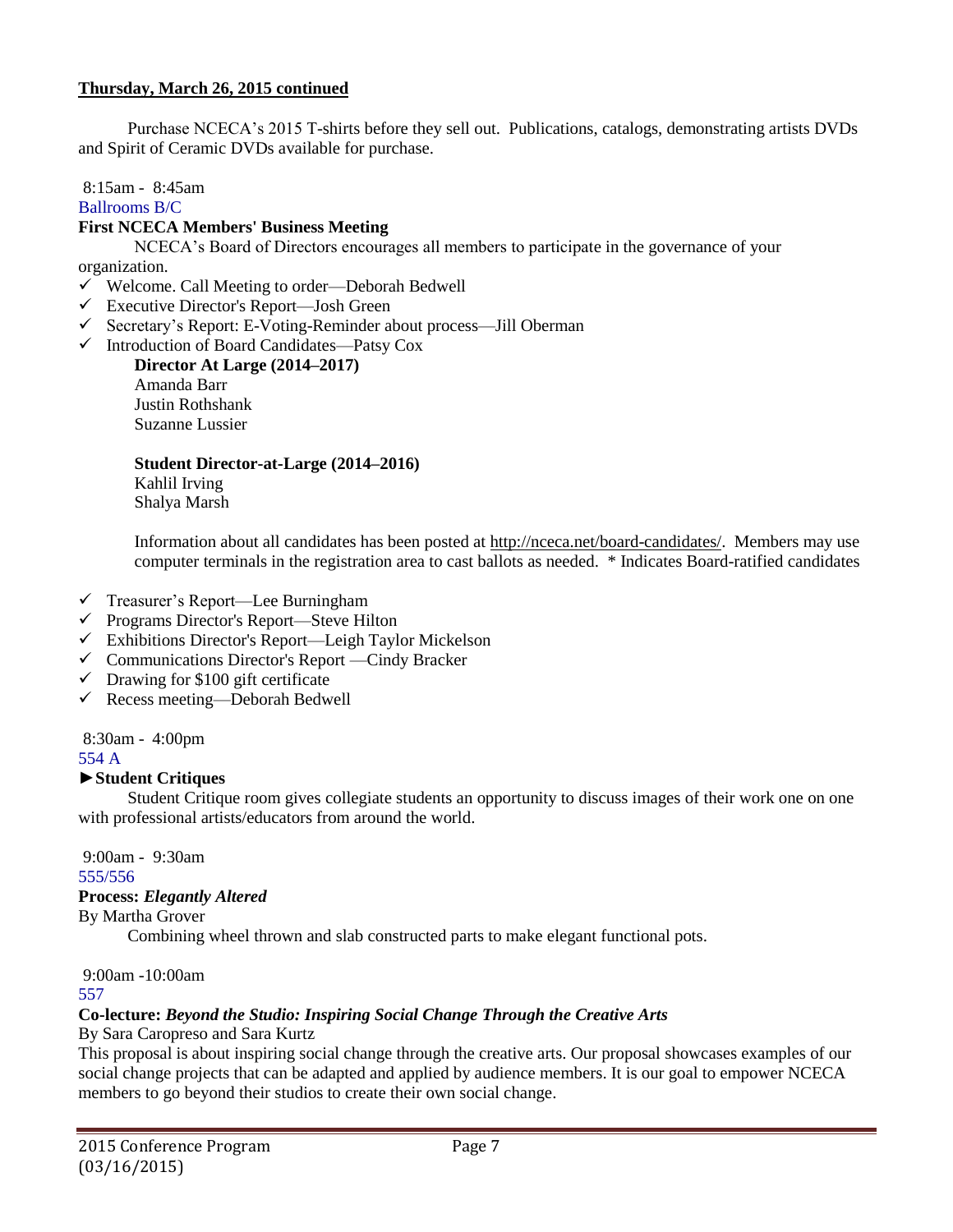9:00am -10:30am Ballrooms D/E

## **Roundtable Discussion:** *Pass the Peas: Food, Objects and the Making of Community*

By Namita Gupta Wiggers [m], Aruna D'Souza, Julia Galloway, Frederick Opie, Vipoo Srivilasa

This roundtable discussion will expand on themes explored in our 2015 keynote lecture. Namita Gupta Wiggers will moderate this lively discussion with Aruna D'Souza, Julia Galloway, Frederick Opie and Vipoo Srivilasa. As writers, artists, curators and historians these individuals all deal with the complex ways that we understand place and memory through objects, food and community engagement.

9:00am -12:00pm Ballroom A **Demonstrating Artists**

### *The Infinite Cylinder* **by Gustavo Pérez**

Throwing a cylinder: first exercise at school. After more than 40 years of making ceramics the cylinder is still the basic form from which I develop almost everything I make in clay. My demonstration will consist in showing the many different possibilities of investigating and playing with it. They are endless.

## *Pottery: The Art of Utility* **by Linda Christianson**

Using a treadle wheel in combination with hand building, Christianson will be making utilitarian pottery. Parts will be fabricated on the wheel to construct cooking oil containers, buckets, baking dishes, cups, plates, and other pots for daily use. Idea generation and development will be addressed through accompanying visual images.

9:00am - 5:00pm

## Halls B/C

### **Resource Hall**

Visit with manufacturers and suppliers of ceramic products, companies providing ceramic publications, schools and non-profit organizations.

# Pre-function  $(5<sup>th</sup> level)$

### **NCECA Booth**

Visit with Board members. View a sampling of "Cups of Merit" Commission Awards. Deposit 2016 Conference/Membership drawing ticket.

### **Field Station**

Field Station – How can your work be included in a national project focusing on how we connect at the table through ceramics, community, and food? Stop by to talk with Michael Strand and Namita Wiggers, curators of Across the Table, Across the Land for NCECA's  $50<sup>th</sup>$  Anniversary Conference in Kansas City.

### Rotunda

### **23rd Annual Cup Sale Submission and Exhibition**

Coordinated by Richard Wehrs

Donate your cups and receive a bonus NCECA 2016 Conference/Membership drawing ticket. Preview hundreds of cups generously donated for this event. The NCECA Cup Exhibition is a poweful demonstration of the generosity of our clay community, as members from all over, and of all skill levels, bring their contributions for display and sale beginning Friday morning – all for the benefit of others through NCECA's scholarship programs. Come by and experience this excellent event. Doors close promptly at 5:00pm for jurying of "Cups of Merit". Cups go on sale tomorrow beginning at 8:00am.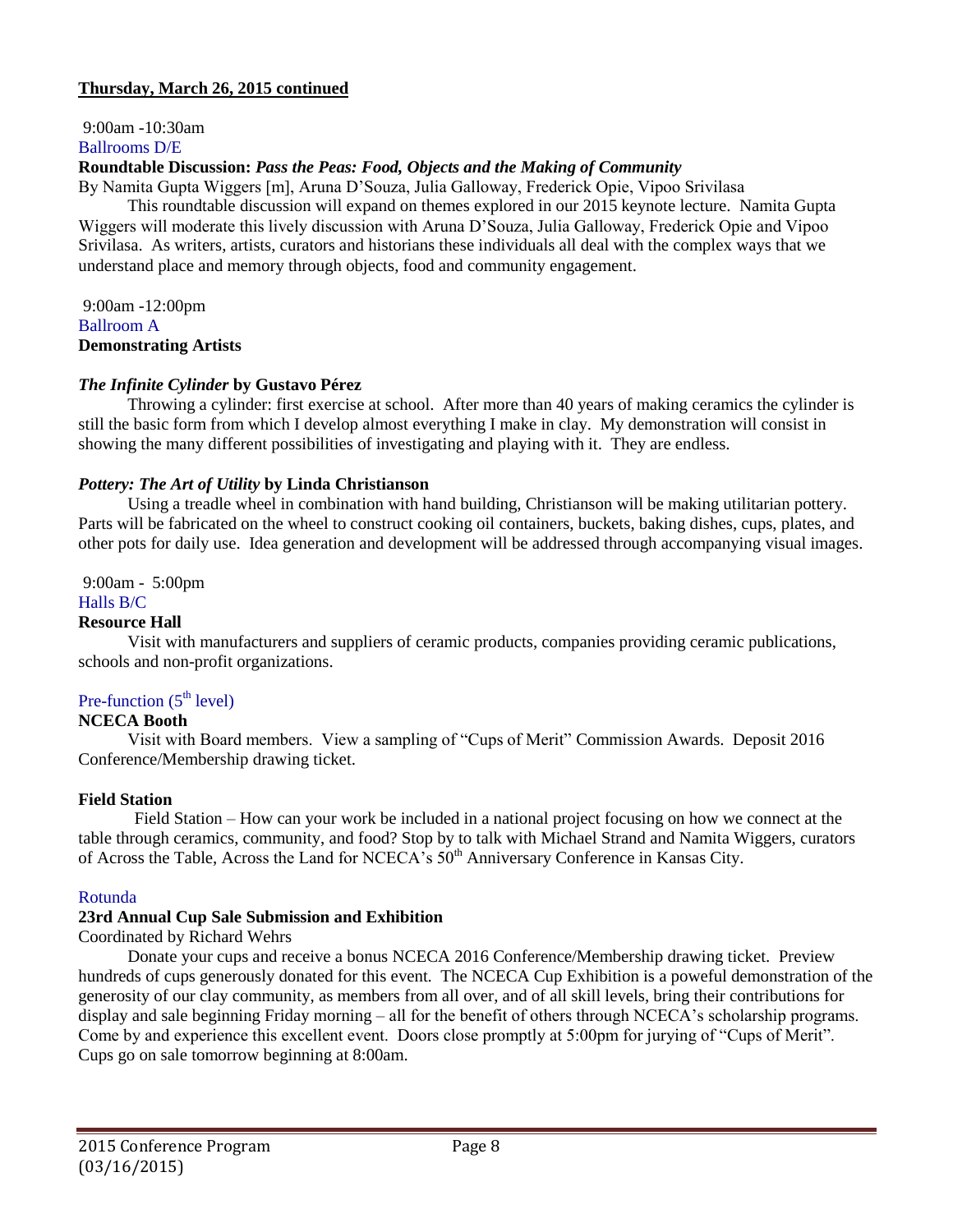# 553 B

# **Reading Room**

NCECA and Arizona State University's Ceramic Research Center have partnered to bring you the NCECA Reading Room, where you can preview copies of recent books, catalogs, journals and magazines from around the world. During its pilot year, NCECA and ASU are pleased to share publications and dialog in this room as a service to the field. Books will be available for study, and contemplation but will not be available for sale in this location.

9:00am - 6:00pm Hall D (this hall is free and open to the public) **NCECA Gallery Expo Projects Space**

10:00am-10:30am

555/556

### **Process:** *Laser Printer Decals*

By Andrew Gilliatt

Demonstration of how to make, apply, and fire your own custom laser printer decals

10:00am- 5:00pm

## 551 A/B

# **18th Annual National K12 Ceramic Exhibition**

An annual competition and exhibition for K-12 ceramic students to showcase their ceramic art. Designed to showcase the best K12 ceramic work made in the country.

10:15am-11:00am

### 557

# **Lecture:** *The Basics of Business in the Arts*

By Heidi McKenzie

Your art may be world-class and cutting-edge – but if you don't know how to market yourself, chances are it will gather dust in your basement. The Basics of Business in the Arts offers an overview of longterm plan to launch your career in fine art galleries.

10:15am-11:45am 552 A/B **Hands On:** *Clay Curriculum Ideas & Techniques* By Diana Faris

As the Arts Standards change, Ceramics continues to provide a wealth of creative learning opportunities in the class room. In this hands-on workshop we will explore clay projects that address new curriculum requirements while continuing to teach technique, aesthetics and self-expression. Join us to Experiment and Liven up this session!

10:30am-11:00am Ballrooms B/C **Lecture:** *The Modern Golem: Ceramic Robotics* **(T)** By Marnia Johnston

The TE+ND (Terrestrial Exploration and Nurture Designed) Rover project is the modern golem; designed as an art project that explore migratory ecology in an era of climate change. I will describe the CAD software, iterative 3D prototyping processes, slip casting and mechanical processes used to create this ceramic robotics project.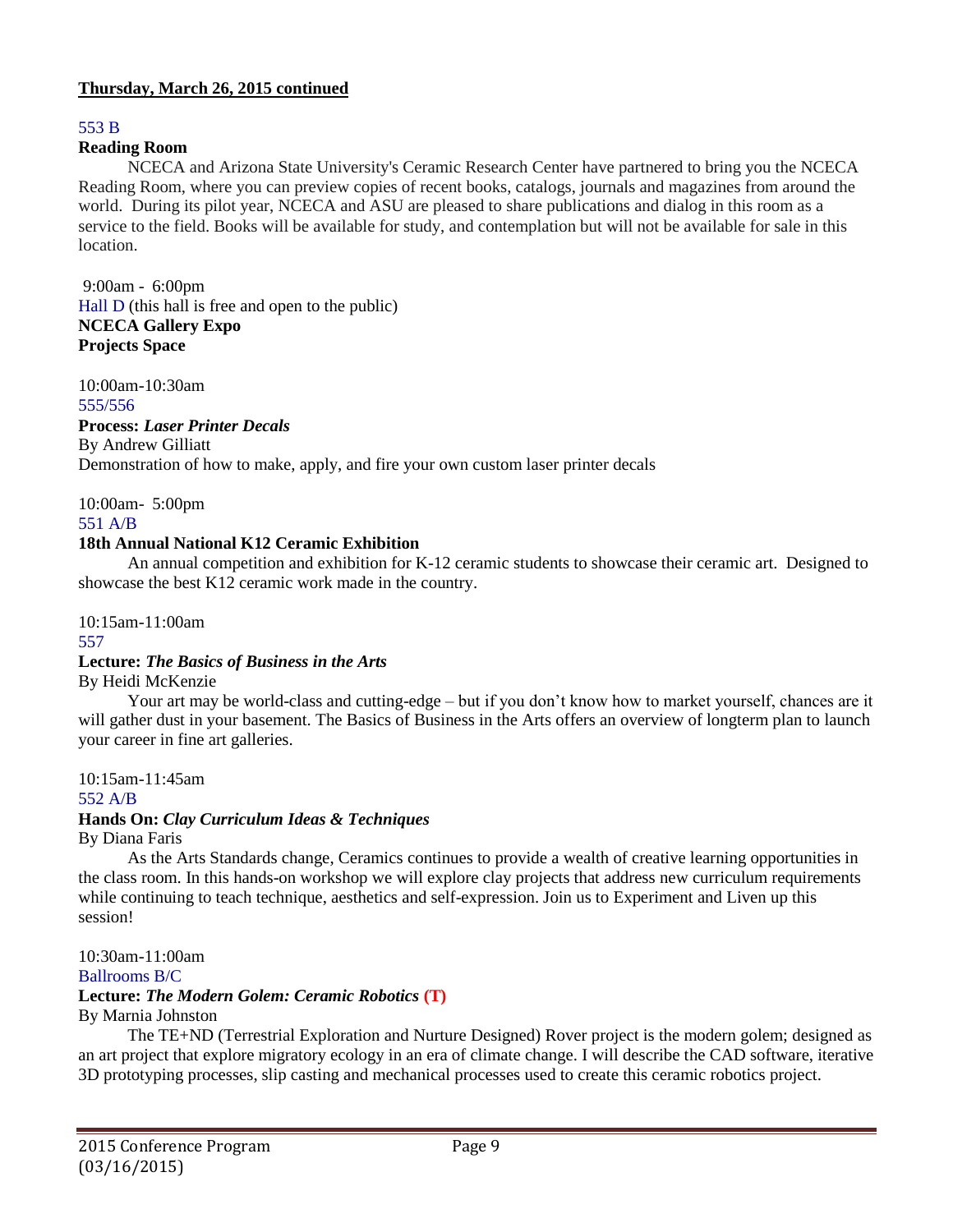### 10:45am-11:45am Ballrooms D/E

## **Past Masters** (Eulogies)

Honor and celebrate the lives of NCECA members and significant figures in our field who have passed away since our 2014 conference in Milwaukee. This will be an educational experience through presentations on some of our Past Masters by charting their impact on the field.

Don Reitz by Peter Held Norm Schulman by Chuck Hindes Gerry Williams by Jay Lacouture Lidya Buzio by Garth Clark

11:15am-11:45am

Ballrooms B/C

# **Lecture:** *Ceramic Art Leaving the Ghetto* **(AC)**

By Marc Leuthold

In recent years, ceramics in New York have been exhibited in highly respected galleries not associated with ceramics. This highly promising integration into the Fine Arts could bode well for the future of the medium. An end to the stigma of the "craft medium" and segregation could finally be at hand.

## 557

## **Lecture:** *Become Your Own Photographer*

By Dustin Miyakawa

Whether you're a student applying for grad school or a working artist, your digital portfolio is a critical component in securing your next opportunity. Learn how to transform virtually any space into a professional photography studio using affordable and accessible materials. See simple shooting and lighting techniques appropriate for vessels and sculpture. Take control over your digital portfolio by becoming your own photographer.

12:00pm-12:30pm Ballrooms B/C **Lecture:** *Teaching & Selling As Performance* **(E)**

# By Paul Lewing

Teaching and selling are acting, a craft you can learn just like ceramics. This lecture details how to separate yourself from your role, build a compelling persona, write and deliver effective scripts, choose appropriate costumes, and design attractive stage sets for your classroom and show booth.

### 557

# **Lecture:** *The Illusion of Talent: How to Build Skill in Clay*

By Josh Novak

Talent is something that is often regarded as something inborn, natural, and only reserved for a select few. This lecture will present evidence arguing that talent is not born but grown. The concepts that will be explored will be myelin, deep practice, ignition, the 10,000-hour rule, and more.

12:00pm- 1:00pm Ballrooms D/E

# **Lecture:** *Picture This! Ceramics and Pictorial Spaces* **(AC)**

# By Paul Mathieu

What happens when an image is positioned on a ceramic form? How is the image changed by its presence on a specific form and how is the form equally changed by this complex relationship? Historical and contemporary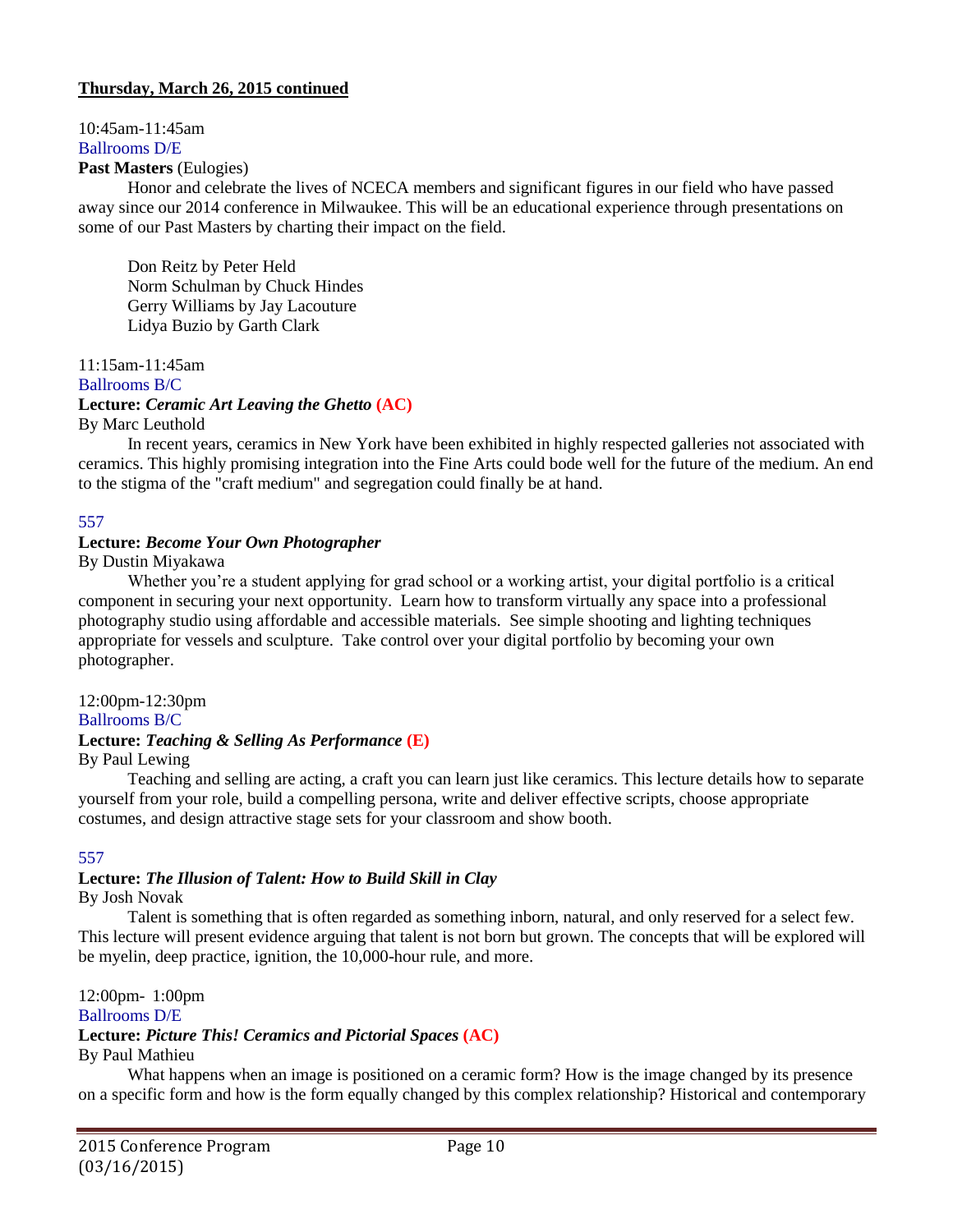examples from all over the world will illustrate this analysis of the use of pictorial spaces in ceramics and how they differ from the use of images in other contexts. Exciting recent developments in ceramics will be used as examples for the articulation of a theory and offer insights for future developments offered by new technologies.

# 12:00pm- 1:30pm

### 552 A/B

# **Panel:** *Ceramic Murals: Building Community*

By Connie Lavelle [m], Craig Hinshaw, Brandy Noody

Discover different approaches to creating ceramic murals within the public school setting that bond a community of learners. This panel will walk the audience through our approaches to creating these collaborative works of art: one, which is student led, the other initiated by a visiting artist.

## 12:00pm- 4:00pm

# Pre-function Third Level

# **Tour and Shuttle Ticket Sales**

Bus ticket sales for tonight and Friday evening gallery exhibition reception shuttles and tours, and Saturday Boston tour. Limited availability. Remaining tickets for tonight's receptions can be purchased at the bus – cash only.

12:45pm- 1:15pm

# Ballrooms B/C

## **Co-lecture:** *Building Communities / Expanding Opportunities* **(P)**

By Kyla Strid, Marshall Maude, Ben Ahlvers

The Lawrence Arts Center and the University of Kansas Department of Visual Art represent the two largest arts organizations in Lawrence, Kansas. This presentation will discuss how these two institutions are collaborating to bring communities and disciplines together, and how partnerships like these can benefit the ceramics community at large.

# 557

# **Co-lecture:** *Recording Research: Documentation in the Digital World*

By Liz Martin and Jeni Hansen Gard

Explore the digital realm as we share the ins and outs of blogging. Recording Research will discuss a selection of prominent blogs including Future Retrieval, DeBuse-On-The-Loose, Gard Clay Studios, and Ceramic Explorations. The lecture will conclude with tips for start-up bloggers.

#### 1:00pm - 1:30pm 555/556

# **Process:** *Adding Volume and Movement to Static Forms with Texture*

By Robert Lawarre

Viewers will be encouraged to explore surface texture/decoration and its relationship to form. The demo will cover "stretching" the idea of soft slab building vessel forms with armatures and free form. Alteration to these forms will be done with multiple techniques and will incorporate a variety of embellishment methods including impressing with custom texture tools, pinch, coil, sprigging and molding. Attendees can look forward to walking away from this workshop with new skills for building and decorating forms, a stronger ability to explore ideas, and the knowledge to create their own tools.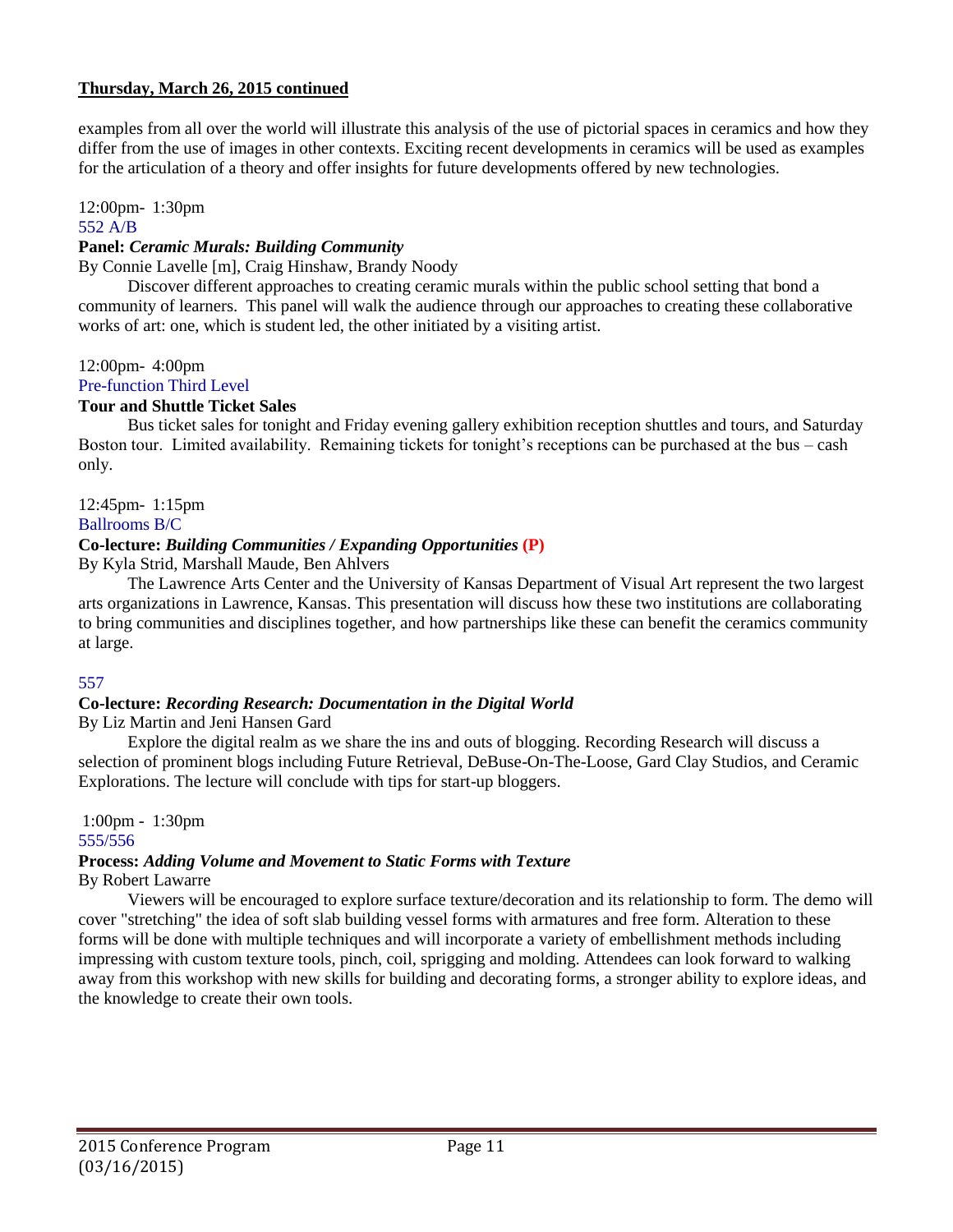1:00pm - 4:00pm Ballroom A **Demonstrating Artists**

## *Painted Dirt* **by Kristen Morgin**

Morgin will demonstrate the particular techniques that she has used to make her unfired clay sculptures. She will show various techniques that she utilizes to build sculptures and create surfaces. She will show methods that she currently uses to make small scale objects such as toys, books and comics.

# *Figure / Landscape* **by Matt Wedel**

This presentation will focus on hand building as well as glazing techniques employed in the artist's studio.

### 1:15pm - 2:15pm

Ballrooms D/E

#### **Distinguished Lecture:** *Clay, Culture, and Relevance: Chipstone's 21st Century Museum Initiative* By Jonathan Prown

Clay artifacts have the power to arouse wonder and to tell powerful cultural stories—and America's museums have fundamental responsibility to help make this happen. This much needed activation begins with a dedication to thinking anew about collections as a way to make them more relevant, not only within the walls of the institution but also within the community and, in this digital age, for the world at large. Time-worn approaches to historical interpretation need to give way to more inclusive approaches through the incorporation of new voices, new narratives, and newer ways of thinking and seeing. This talk explores a wide array of museum-based and education projects initiated by the Chipstone Foundation in its search for more powerful ways to tell vital clay narratives.

1:30pm - 2:00pm

557

# ►**Lecture:** *A Ceramic PhD Experience: From Here to There*

By Thomas Stollar

This presentation will focus on the work Stollar has been doing since 2012 at University of Sunderland, UK, pursuing a studio based-PhD in ceramics, incorporating the current discussions around the degree, and present Stollar's perspective of its strengths, weaknesses, and possibilities.

1:30pm - 3:00pm

Ballrooms B/C

# **Panel:** *The Social (Media) Experiment* **(T)**

By Amanda Barr [m], Leslie Ferrin, Brian Harper, Justin Rothshank

The ubiquity of social media is undeniable in today's world. This panel will address the myriad of ways social media can be utilized in ceramic education, studio practice and by curators to further the conversation beyond the physical world.

1:45pm - 2:15pm 552 A/B

# **Lecture:** *What Responsibilities Come With the Freedom to Create?*

# By Robin Peringer

How do we structure learning opportunities in the clay studio that are authentic, engaging, and enabling for students? Collaboration expands the creative process, connects students to the needs of their community, and integrates standards set forth by the new National Frameworks on the Arts and the Common Core.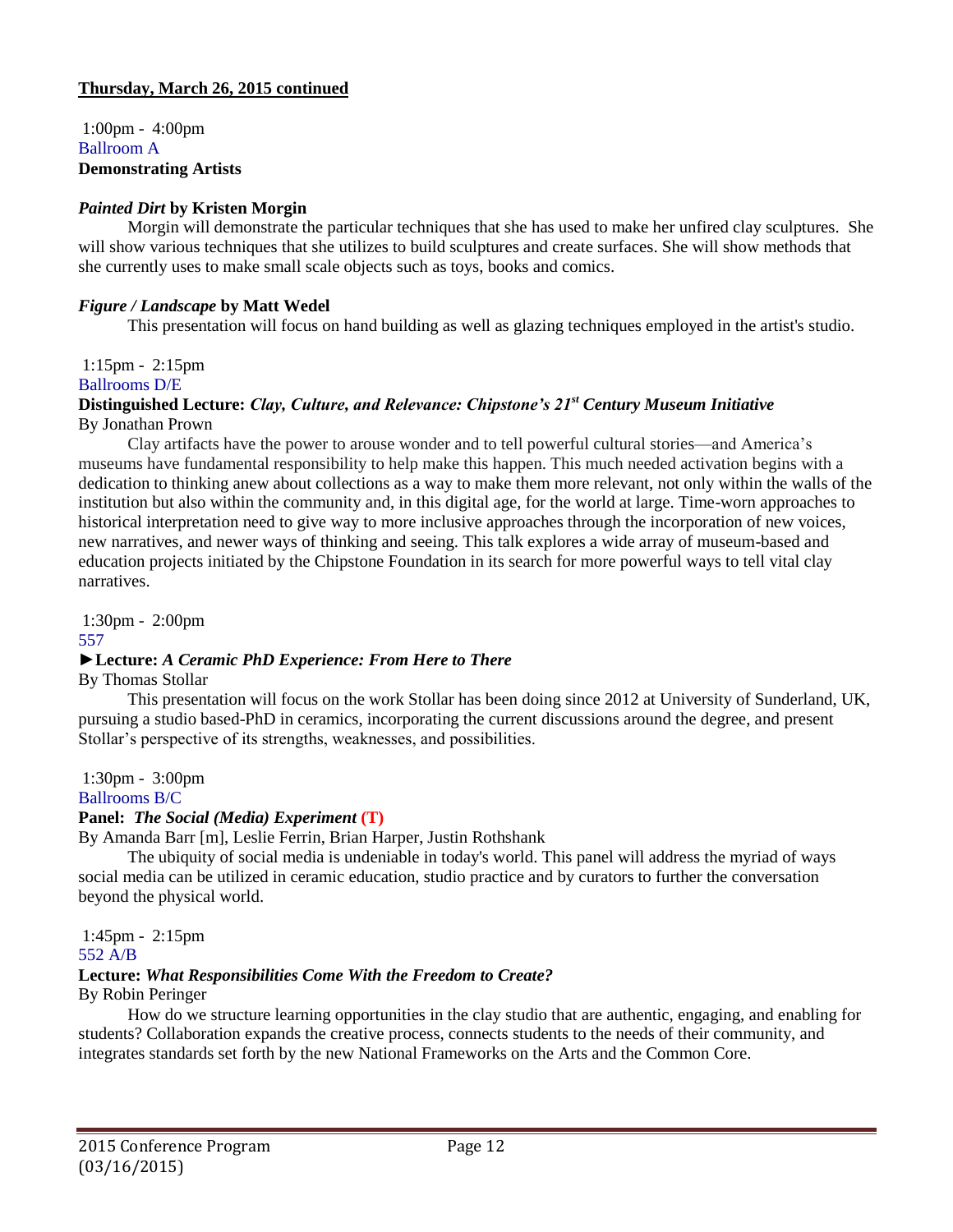2:00pm - 2:30pm 555/556 **Process:** *Textural Surfaces on Porcelain*

By Jennifer Allen

This demonstration will cover different decoration techniques on both greenware and bisqueware. It will explore stamp making, slip trailing, glaze trailing and carving techniques as methods to add textural interest to the ceramic surface. Participants will have time to try out various stamps and practice slip and glaze trailing methods.

2:15pm - 3:45pm 557

### **Panel:** *Troubleshooting Installation Day*

By Jessica Longobardo [m], Sara Allen, Sarah Heitmeyer, Max Seinfeld

"Shoulda put a hole in it!" Gain valuable tips to simplify your installation and show your work with the professionalism it deserves. Panelists share their experiences and techniques, and discuss different formats of work, venues, and budgets, so that you can find the right solution for you.

2:30pm - 3:30pm

Ballrooms D/E

#### **Panel:** *Willows, Waterworks, and Wild Roses* **(AH)**

By Paul Scott [m], Andrew Raftery, Sarah Carter

During the early nineteenth century, Staffordshire transferware depicting North American scenery was hugely popular in the United States. These now feature in many American Art Museums. This panel will examine the historical contexts of transfer wares, their political and cultural functions as well as highlighting their contemporary relevance to contemporary artistic practice.

2:30pm - 4:00pm

552 A/B

#### **Panel:** *Continuing & Contemporizing Cambodian Ceramics – A Community Effort* By Maggie Holtzberg [m], Margaret Rack, Yary Livan, Jacqui Miller

A fire is lit in Lowell Massachusetts where a city-wide K-16 collaboration is infusing Cambodian wood-fire ceramics in curriculums and engaging artists in lively collaboration. This panel will highlight art, kiln design and curriculum.

3:00pm - 3:30pm 555/556

# **Process:** *Pulling Parts Together*

By Shawn Spangler

Spangler will work out strategies for numerous parts to envelop into assembled vessels. Using simple thrown porcelain forms ranging from spheres, cones, and cylinders, he will be concentrating on trimmed parts to be prepared for construction. Forms will grow in complexity, as Shawn will lead into a conversation about placement and attachments of parts. He will then compose the surface of the forms with a focus on inlay techniques, and appliqué cut outs setting the stage for the objects to be bisque fired and glazed.

3:15pm - 4:15pm

Ballrooms B/C

### **Panel:** *3D Ceramic Printing; An Artful Experiment* **(AC)**

By Kate Blacklock [m], Jonathan Bonner, Chris Gustin, Forrest Snyder

3D ceramic printing is the wave of the future. When the most ancient and expressive material intersects with art and technology anything and everything can happen. This panel focuses on the practice and possibilities of this exciting new technology for artists, potters, students and designers.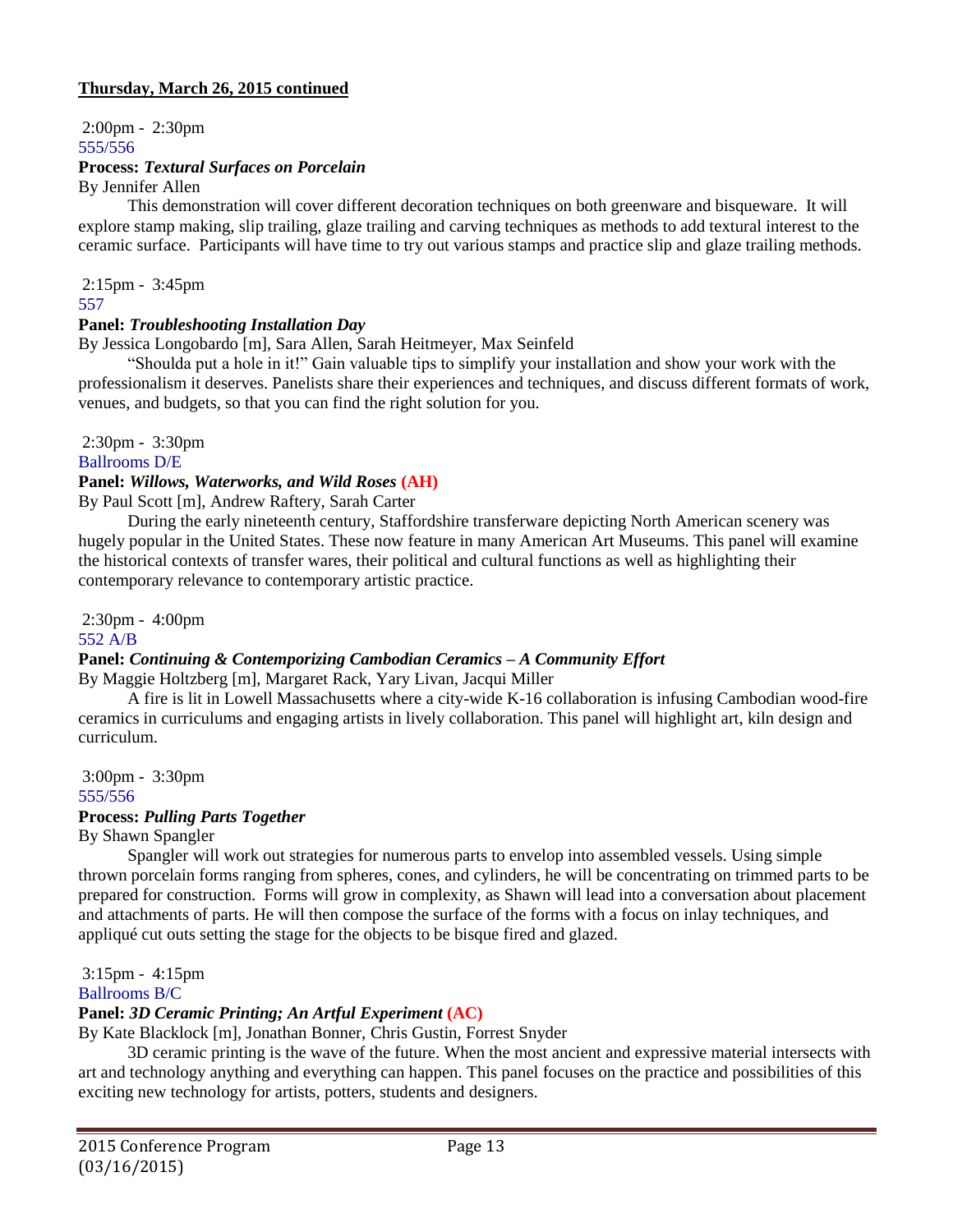# 3:45pm - 4:15pm Ballrooms D/E **Lecture:** *Ailments in the Ceramicist's Hands* **(E)** By Dr. Gary Branfman

As you manipulate mud on the wheel or sculpt amazing works, your hands, wrists, and arms take a beating. These repetitious motions of musculotendinous units can result in Repetitive Stress Injuries (RSI). This presentation focuses on the diagnosis, prevention and treatment of these ailments as they relate to the ceramicist.

4:00pm - 4:30pm 555/556

## **Process:** *Plate-o-matic*

By Amy Santoferraro

Create plates using slabs, press molds, and foam. Plate-o matic gives you the ability to create imagery on the slab in the green ware state while it is flat, and then form it ino a plate without distortion of the image. Greenware decoration ideas and techniques will also be addressed in this session.

4:00pm - 4:45pm

### 557

# **Lecture:** *Working Glass in a Ceramic Studio*

By Joe Lee

So you have access to ceramic facilities through school, or through a craft/clay center. Did you know that you can likely use the existing facilities and materials to work in glass? This presentation will give a quick overview of glass as a material and introduce methods to work glass in the studio.

4:15pm - 4:45pm 552 A/B

# **Lecture:** *Breaking Bad*

By Dawn Ferguson

"Raise hell", "go wild", "defy authority". Lessons designed to challenge your students understanding of clay. Projects, sketchbook assignments, discussions on how to break bad in the clay room.

4:30pm - 5:00pm

Ballrooms B/C

# **Co-lecture:** *Cross-Cultural Meaning, Production and Design* **(AH)**

By Martina Lantin and Felicity Ratte

This collaborative, interdisciplinary field research project engages the question of cultural interchange through the study of architectural tile. The period in question is the emergence of the Ottoman Empire from the early fifteenth to the sixteenth century. The presentation includes on-site analysis, and work on the replication of historical techniques.

### Ballrooms D/E

### **Lecture:** *What Makes a Teabowl a Chawan?* **(AC)**

By John Baymore

When it comes to the formal practice of Chanoyu (Tea Ceremony) there is more to the making of a good Chawan than initially meets the eye. We'll discuss basic temae (procedure) and a number of the formal attributes that make a teabowl suitable for the tearoom and earning the name "Chawan".

5:15pm - 6:15pm

### **Topical Discussions**

Designed for individual members with common interests and ideas to participate in informal group discussions. Topics are up to the leader. Ideas and information are for discussion in a roundtable format.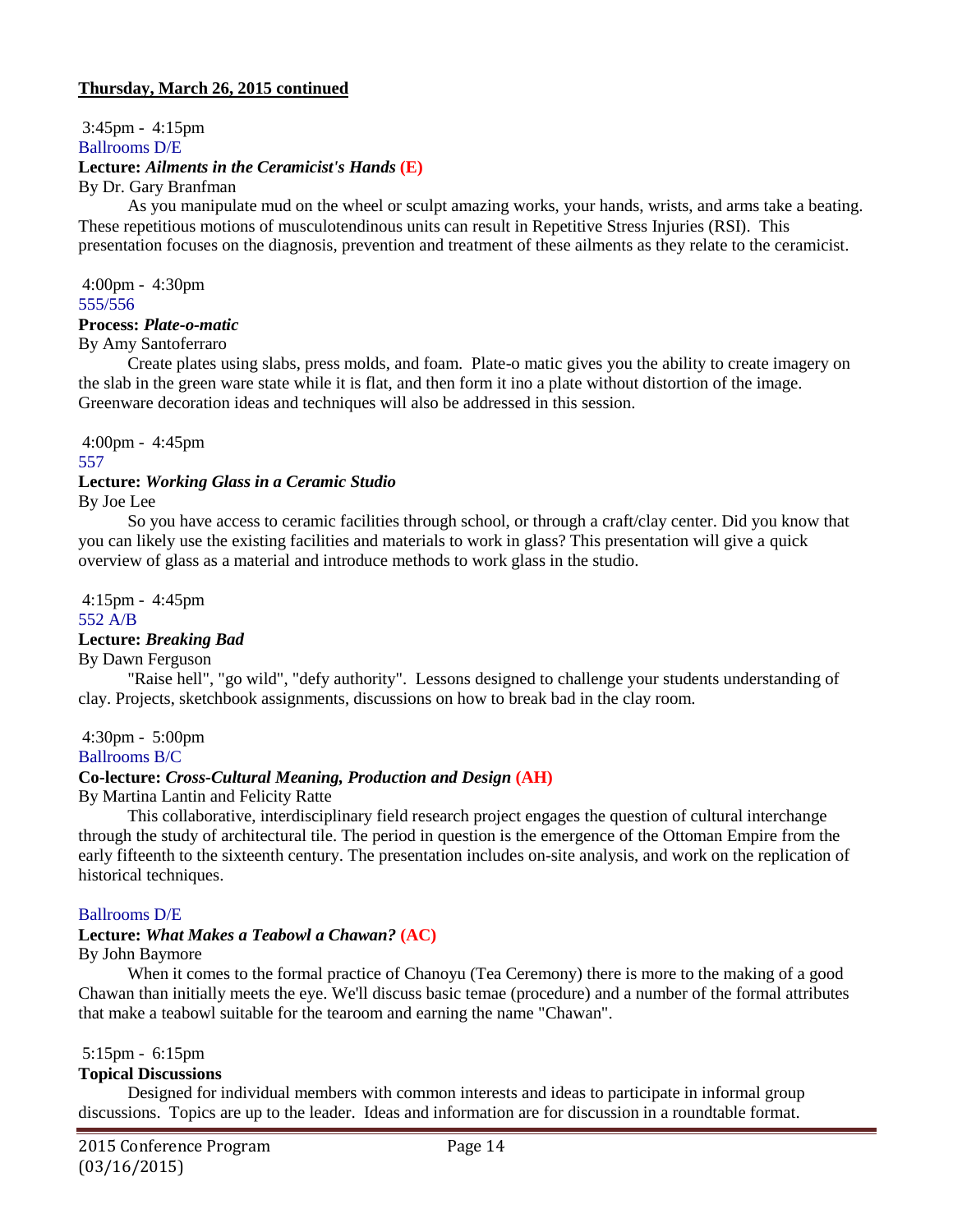## Ballroom A

## *Survivors: Finding Opportunities for International Students and Artists in U.S.* by Yoshi Fujii

This discussion group provides international students, artists, and hosting institutions an opportunity to share the participants' concerns and experiences on complex immigration processes while creating artwork in the U.S.

## *History in the Making* by Susie Silbert

Today, artists across a broad spectrum incorporate history and historical ceramics into their work. But for most artists and in most schools, history is rarely a focus. Come join a discussion about the role of history in making and learn strategies to incorporate research into your own practice.

### Ballrooms D/E

## *Sustainable Innovations in the World of Ceramics* by Cait Lepla

Come and learn about some of the innovative ceramic projects that have been revolutionizing sustainable design! Does your practice include some green initiatives, or ideas for wild experiments? We're talking water filters, kiln design, living walls, creative use of byproducts, upcycling, and more!

### *High Iron Glazes, Temmokus, Tea Dusts, Hare's Fur and Oil Spot, ancient glazes brought to life by Lively Experiments* by Leonard Smith

This forum will focus on the rise of black glazes (Tenmokus) in the Song Dynasty in China, their use in the Tea Ceremony, the mystery of Oil Spots and their decline.

## *Experiments in Low Temperature Wood-Firing* by Luke Sheets

I want to discus the merits and drawbacks of low temperature wood firing with others who fire wood kilns to earthenware temperatures and have a discussion of clays, slips, and glazes suited to this process. I want to discus the merits and drawbacks of low temperature wood firing with others who fire wood kilns to earthenware temperatures and have a discussion of clays, slips, and glazes suited to this process.

### 552 A/B

# *TAKING RISKS: Practical Decision Making for a Career in Art* by Alexis Gregg

Now is the time to specialize and personalize your career. Opportunity is abundant and the world is open to research and exploration. Alexis Gregg, Wesley Harvey, and Andrea Moon will lead a topical discussion on the risks taken to develop and customize a professional career in Art.

### 553 B

### *Studio Apprentice* by Steve Theberge

Building on the New Apprenticeship Project panel, this breakout session will provide an opportunity for current and former apprentices to compare notes on their experiences, build community, and offer their ideas for studio-based education. For those thinking about becoming apprentices this is an opportunity to hear more about the nut and bolts of this kind of training. We will focus of how an apprenticeship model can be relevant to contemporary ceramic practice. All are welcome.

### 555/556

# *Maintaining an Authentic Voice* by NCECA 2015 Emerging Artists

The 2015 NCECA Emerging Artists will all talk about the professional development efforts that have brought them to this point in their careers and the difficulty of maintaining an authentic voice in a vast ocean of social media.

# 557

# *Electric Kiln Maintenance* by Arnold Howard

Learn to do basic electric kiln repairs yourself. This session will include Kiln Sitter and digital controller operation and diagnostics. The information will apply to all brands of electric kilns.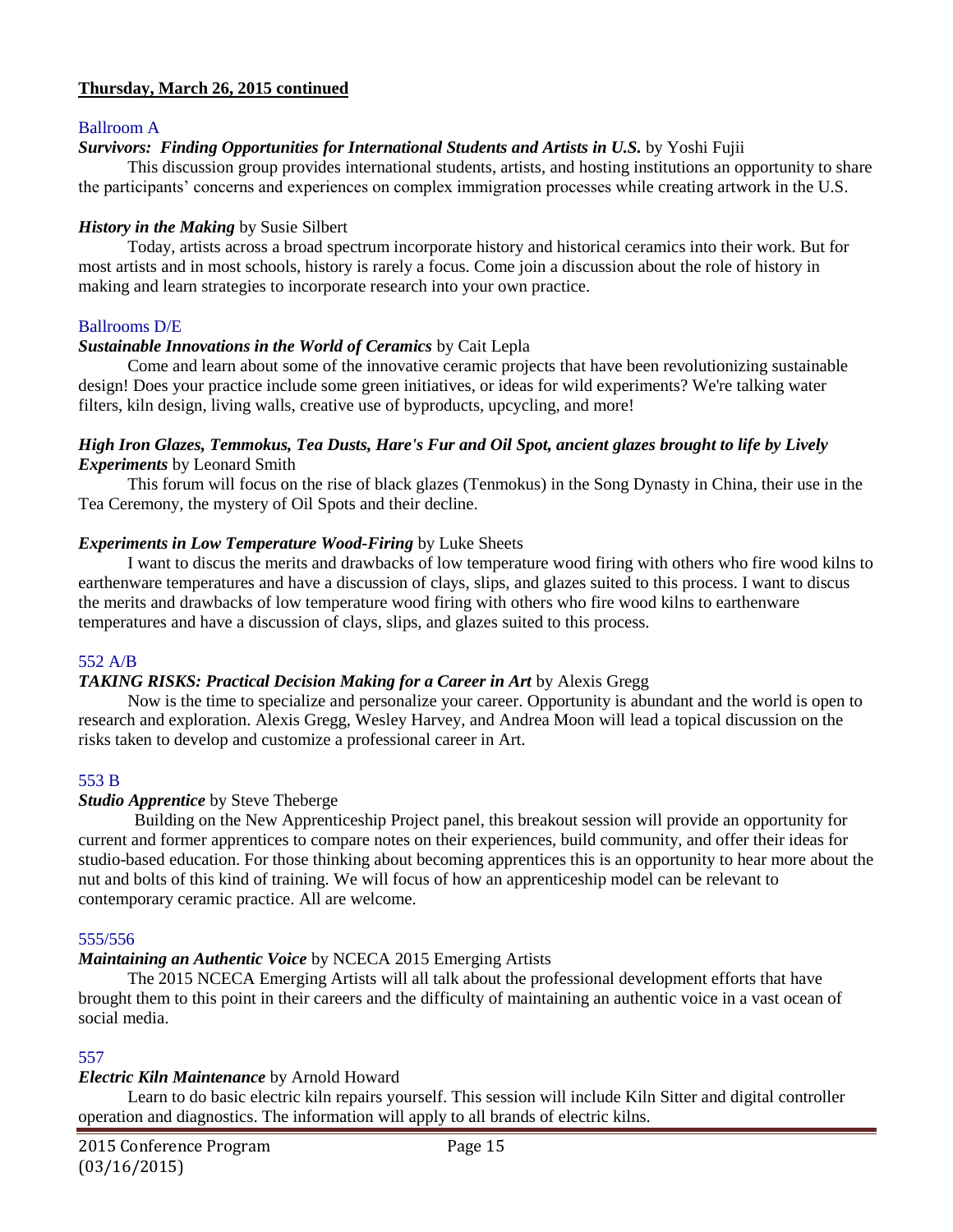5:15pm - 6:30pm Ballrooms B/C

# **Film Screening**

Join us for our first ever *Film Night at NCECA*! This year, we are pleased to present a double feature of documentaries! First, experience the 5 year journey of Lisa Orr and Wanda Montemayor as they lead 9 teachers, hundreds of students, community stakeholders, and members of several local nonprofit organizations in creating and building a ceramic mural at a historic Austin, TX swimming pool in "**Mosaic: The Deep Eddy Mural Project**". Then, be charmed by the life and legacy of one of NCECA's Founding Members, Warren MacKenzie, as producer Mark Lambert showcases the artistic process of this remarkable individual, providing a view into the creation of the art form, and imparting not only artistic value of pottery, but also its historical and cultural significance to society as a whole in "**Warren MacKenzie: A Potter's Hands**"

8:00pm - 9:30pm

Omni Hotel, Narragansett A/B Ballroom (lobby level) **Potter's Slam:** *ClayStories* **(E)** (cash bars) By Steven Branfman and Owen Dearing

Potters are great storytellers and equally great listeners. Join us for 90 minutes of shared experience. You'll laugh, cry, be shocked, and revel in our amazing and often moving stories as we share our lives as clay artists. Have a story to tell? Don't be bashful. The "Open Mike" segment is waiting for you!

### 9:30pm - 1:00am

Omni Hotel, Narragansett A/B Ballroom (lobby level)

### **5th Annual Potter's Jam** (cash bars)

If you play a musical instrument, or would like to listen to some great music, join this informal gathering of musicians playing improvised/unrehearsed music.

# **Friday, March 27, 2015**

7:00am - 8:00am Pre-function west  $(5<sup>th</sup> level)$ 

# **Yoga for Potters:** *Invent-asana!* **(session two)**

# By Debra Chronister

Experiment with the way your body moves through the liveliest of asana series: the sun salutation. The session guides participants through safe yoga basics via several variations of the sun salutation. Then it's freestyle time! Listen to your body and invent the next moves based on inspiration from within.

### 8:00am

Rotunda

# **23rd Annual Cup Sale**

### Coordinated by Richard Wehrs

Continue to build the NCECA Fund for Artistic Development, designed to provide opportunities for artistic growth through scholarships, residencies and programs including the Regina Brown Undergraduate Fellowship, and at the same time build your collection. Purchases are limited to three cups. Cups will be on sale until they are sold out.

8:00am - 5:00pm Pre-function Third Level

**Registration NCECA Merchandise Sales** Make your purchases today. **Sales closes at 11am tomorrow!**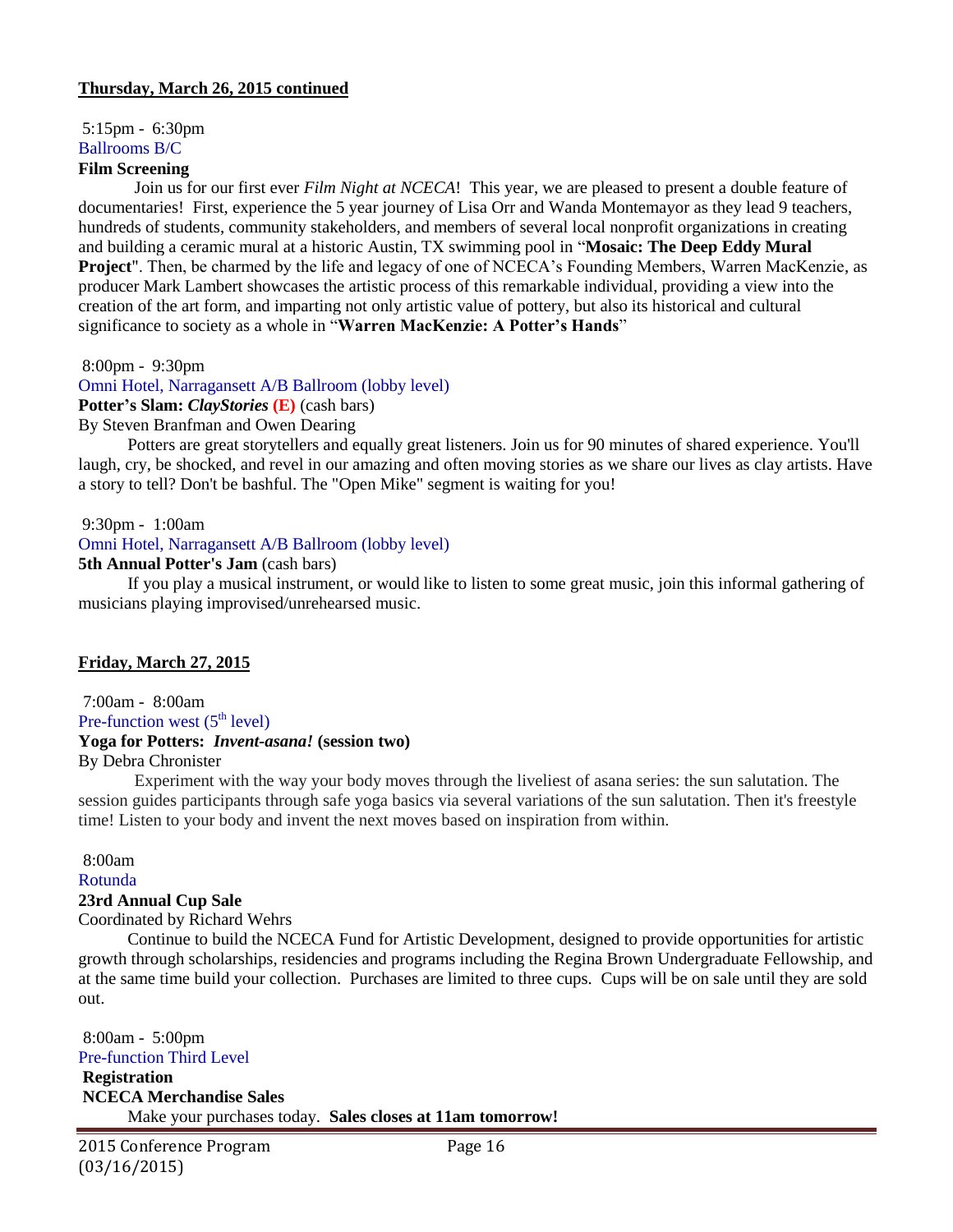8:30am - 4:00pm 554 A

## **►Student Critiques**

Student Critique room gives collegiate students an opportunity to discuss images of their work one on one with professional artists/educators from around the world.

8:30am - 4:30pm Halls B/C

#### **Resource Hall**

Visit with manufacturers and suppliers of ceramic products, companies providing ceramic publications, schools and non-profit organizations.

Hall D (this hall is free and open to the public) **NCECA Gallery Expo Projects Space**

Pre-function  $(5<sup>th</sup> level)$ 

## **NCECA Booth**

Visit with Board members. View a sampling of "Cups of Merit" Commission Awards. Deposit 2016 Conference/Membership drawing ticket by 4:30pm.

## 553 B

### **Reading Room**

NCECA and Arizona State University's Ceramic Research Center have partnered to bring you the NCECA Reading Room, where you can preview copies of recent books, catalogs, journals and magazines from around the world. During its pilot year, NCECA and ASU are pleased to share publications and dialog in this room as a service to the field. Books will be available for study, and contemplation but will not be available for sale in this location.

 $9.00$ am -  $9.30$ am

# 555/556

# **Process:** *Press Molds and Monotype*

By Chris Dufala

Through the use of open-faced molds, cast ceramic elements can be combined to create sculptural forms with unbelievable accuracy. This process will be coupled with the ceramic monotype, an underglaze printmaking technique that transfers an image from plaster to clay. Supplemental instruction in mold making and ceramic rendering techniques will help spectators understand these exciting processes.

9:00am -10:30am

## Ballrooms B/C

### **Panel:** *Challenging the Cabin Mentality* **(P)**

By George Mason [m], Sequoia Miller, Jill Oberman, Sean O'Connell

As more "time and space" opportunities become available, it seems important to ask why? Are residencies just lines on a resume or is there something about walking through a new door that is essential to the creative process? Are residencies "livelier experiments" when we are more intentional about their design?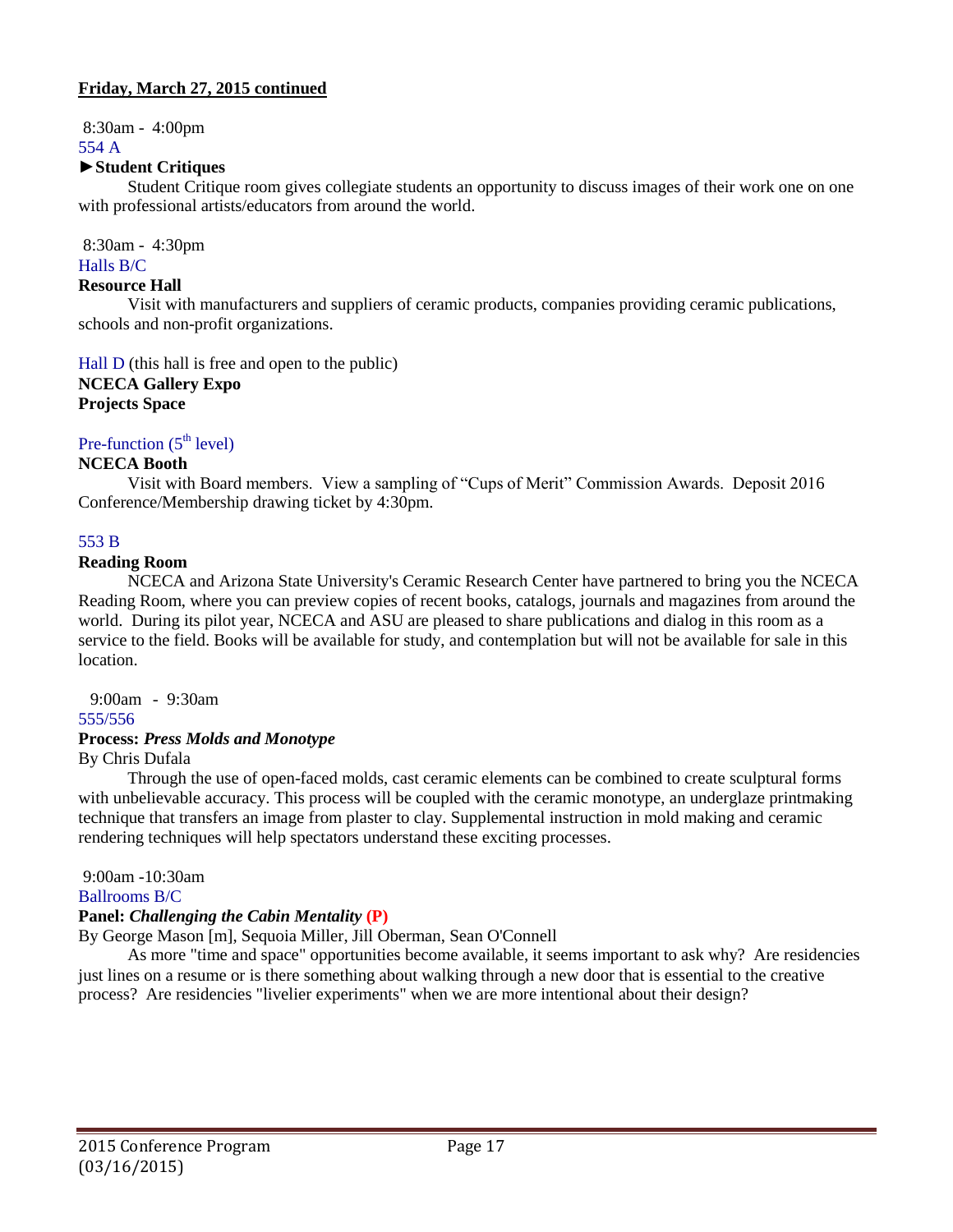## Ballrooms D/E

# **Panel:** *Crafting the Experience* **(AC)**

By Michael Strand [m], Jeni Hansen Gard, Forrest Gard, Cheyenne Chapman Rudolph, Nicole Gugliotti

Operating within the framework of craft as social mediator, this panel will explore socially engaged art practice within the realm of ceramics. From the "open work" $\leftarrow$  to interactive, performative, and activist works that challenge cultural perceptions, we will outline the historical and contemporary context of socially engaged artwork.

### 552 A/B

### **Hands On:** *Call and Response*

By Jamie Walker

There is growing evidence that in today's society, that those who are creative, adaptive, curious, and collaborative will be better positioned to navigate a rapidly shifting world and contribute to the greater good. During this hands on exploration, we will investigate how working with clay can stimulate and enhance these attributes in teachers and students alike.

### 557

### **►Panel:** *Now or Later: Thoughts on the Return to Academia*

By Shalya Marsh [m], Marty Fielding, Emily Reason, Charlie Cummings

The decision to pursue an MFA is one that hinges on many factors; opportunity, experience, and timing all play a role. This panel explores the benefit of working in the field of ceramics between undergraduate and graduate school and the impact of that work on the graduate experience.

9:00am -12:00pm Ballroom A **Demonstrating Artists Kristen Morgin and Matt Wedel** A continuation of Thursday afternoon session

9:00am - 4:30pm Pre-function  $(5<sup>th</sup> level)$ 

# **Field Station**

Field Station – How can your work be included in a national project focusing on how we connect at the table through ceramics, community, and food? Stop by to talk with Michael Strand and Namita Wiggers, curators of Across the Table, Across the Land for NCECA's  $50<sup>th</sup>$  Anniversary Conference in Kansas City.

10:00am-10:30am 555/556

### **Process:** *Drawing in Clay*

By Tara Polansky

In this session Polansky will demonstrate how to draw in clay using an inlay technique called mishama. Using this method, ceramic artists can achieve a beautiful quality of line with underglaze. The demo will cover timing, transferring/tracing images onto both flat and volumetric forms, and all steps of the mishama process.

10:00am- 4:00pm

### 551 A/B

### **18th Annual National K12 Ceramic Exhibition**

Showcasing extraordinary K12 ceramic work made in the country.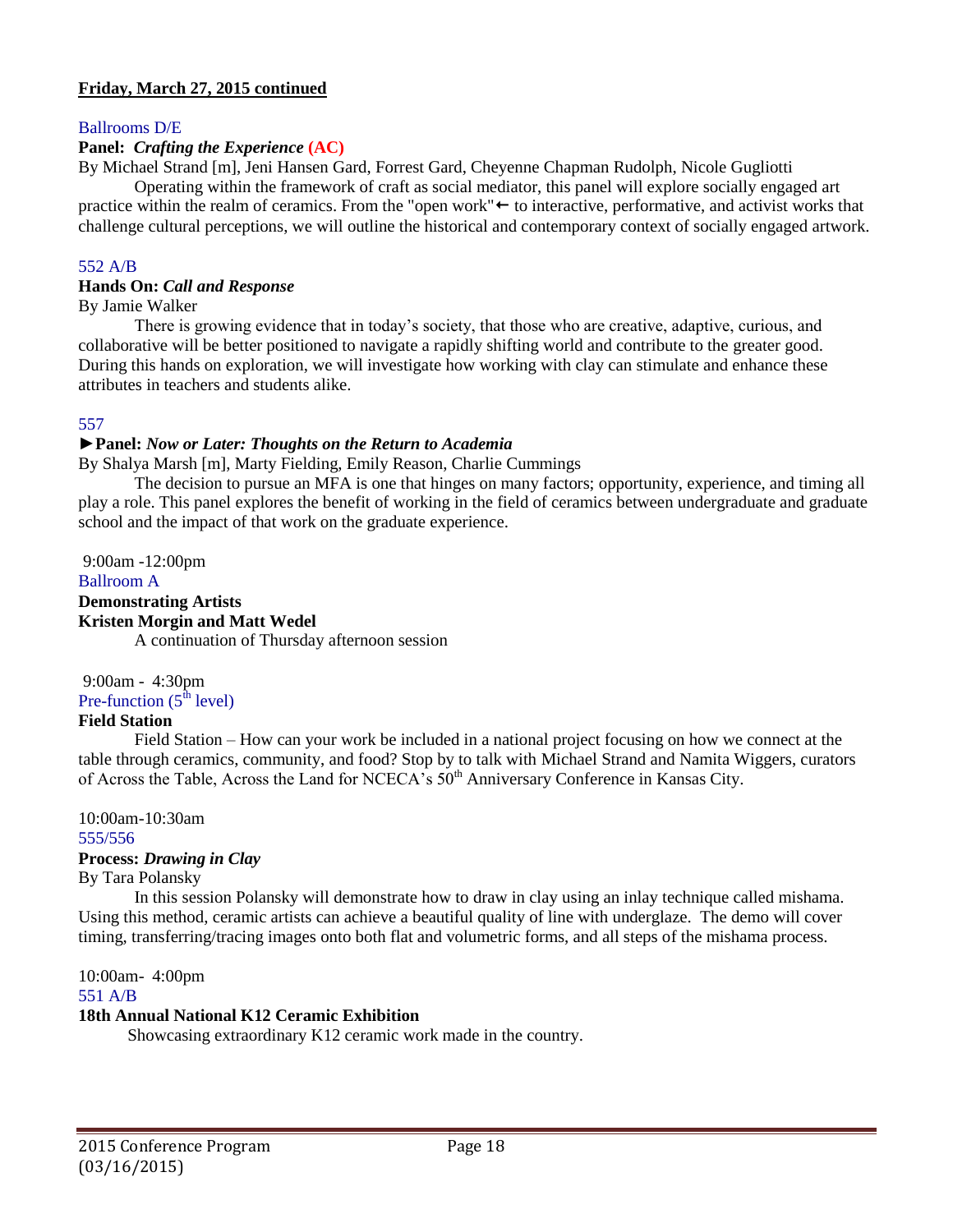10:45am-11:15pm

## 557

# **Lecture:** *Grayson Perry and the Subversive Power of Ornamentation*

By Djinnaya Stroud

Grayson Perry uses ornamentation on pottery as a subversive force. With that force he popularizes contemporary art and makes unapproachable topics approachable. Djinnaya Stroud explores how he does this and how we as craft artists can use this power to make artists dangerous again.

10:45am-11:45am

Ballrooms B/C

# **Awardees/Honorees**

Honorary Members – Léopold Foulem and Mary Barringer Fellow of the Council – Keith Williams Excellence in Teaching – Linda Arbuckle and Wayne Higby Outstanding Achievement Award – Lisa Blackburn and John Hartom Regional Award of Excellence – Harriet Brisson

10:45am-12:15pm

Ballrooms D/E

# **Panel:** *The New Apprenticeship Project* **(E)**

By Mark Shapiro [m], Louise Cort, Daniel Johnston, Lucie Brisson

Historically, apprenticeship was the mode of transferring skills, attitudes, and knowledge between generations. How do we bring apprenticeship into the 21st century? This panel explores the spectrum of models currently in place and explores ways to strengthen apprenticeship, to expand its possibilities, and make it more accessible.

11:00am-11:30am 555/556

# **Process:** *Rough & Refined*

By Bill Wilkey

I will deomonstrate how I seek to strike a balance of form and surface in my thrown and altered work. Through the use of texture tools, I will refine the form and establish layers of contrasting pattern to each plane of every piece. I will be demonstrating how to make a mug with a pinched handle.

11:00am-12:30pm

# 552 A/B

# **Co-lecture/demonstration:** *Lively Experiments, Lively Classrooms!*

By Marko Biddle and Robin Craig

As K-12 educators, we strive to create high quality ceramic classrooms. With student participants we will demonstrate a live 45-minute throwing lesson. This lesson will be used as a catalyst for an authentic discussion about the unique challenges ceramic educators face, while sharing our best practices and classroom management strategies.

11:30am-12:00pm

### 557

# **Lecture:** *Porcelain Pastiche: Chris Antemann and Super-Objects*

By Katharine Payne

This presentation adopts Louise Mazanti's super-object theory to look at the devices and dialogues used within Chris Antemann's work. The components in this work bridge craft and design, historical and contemporary relevancy, feminist theory and gender politics.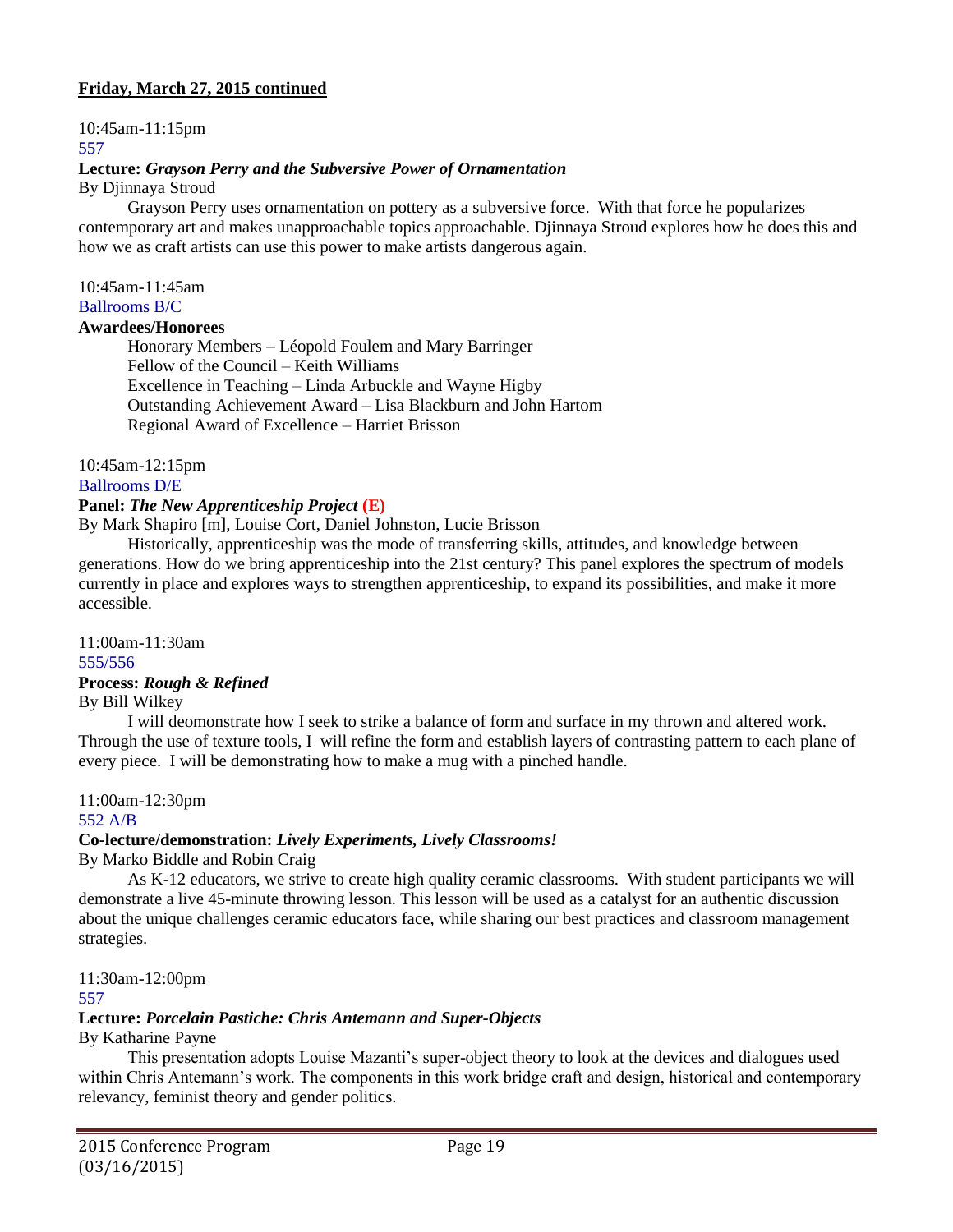12:00pm- 1:30pm Ballrooms B/C

## **Panel:** *How This Became That* **(AC)**

By Casey McDonough [m], Lauren Herzak-Bauman, Undine Brod, Bryan Hopkins

How does collaboration force one to think differently about his or her individual artistic process? Join members of The Romantic Robots Lauren Herzak-Bauman and Casey McDonough, and artists Bryan Hopkins and Undine Brod as they discuss in detail the experimentation triggered by collaboration including concept development, material choices, and process.

### 12:00pm- 4:00pm

Pre-function Third Level

### **Tour and Shuttle Ticket Sales**

Bus ticket sales for tonight's evening gallery exhibition reception shuttles and tours, and Saturday Boston tour. Limited availability. Remaining tickets for tonight's receptions can be purchased at the bus – cash only.

12:15pm-12:45pm

### 557

### **Co-lecture:** *Research as Practice*

By Brittany Watkins and Gabriela Fulginiti

Artistic research, like a first thrown pot, could spin out of control five hundred times, but you will never become great without it; an essential to the growth and development of each individual within academia and working in the arts.

12:30pm- 1:00pm

## Ballrooms D/E

# **Lecture:** *The Dirt on Teaching and Learning* **(E)**

By Chris Staley

There is a crisis in our educational system today. This talk is about how Clay has the potential to address this crisis. When ceramics is taught from both a philosophical and interdisciplinary perspective it has unlimited pedagogical applications. This talk will address how Clay can inform the way we teach.

12:45pm- 1:45pm 552 A/B

# **Co-lecture:** *Using Ceramics to Invigorate the Community and Common Core*

By Sally Frehn, Sarah Varner, Bethany Benson

In this workshop by K- 12 teachers, attendees will learn how to utilize ceramics to meet the Common Core Standards, as well as create a tile mosaic with minimal resources. Each participant will be provided with lesson plans, basic grant writing and the framework for the community project.

1:00pm - 1:30pm 555/556

# **Process:** *The Body as Wheel-Large Round Pots*

By Winnie Owens-Hart

West African hand-building technique produces large round pots.

### 557

# **Lecture:** *The Utility In Hands-On Learning*

By Amy Shindo

Institutionalized education provides us with the structure to gain knowledge and skills in a systematic way. Being willing to make a personal investment and go the extra mile presents great potential for success through International internships and other unexpected opportunities.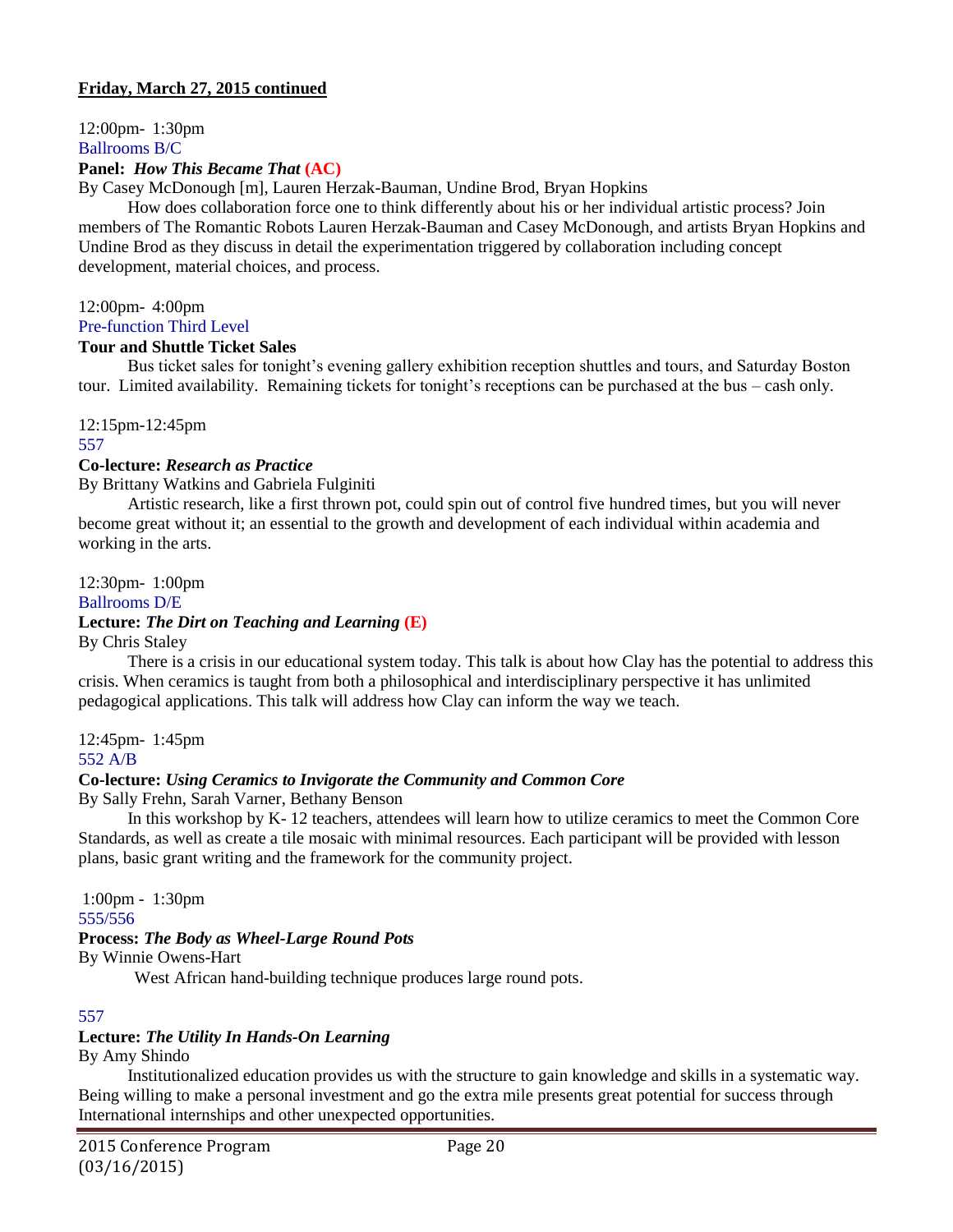1:00pm - 4:00pm Ballroom A **Demonstrating Artists**

# **Gustavo Pérez and Linda Christianson**

A continuation of Thursday's morning session

1:15pm - 2:15pm Ballrooms D/E

# **Co-lecture:** *The Studio in the Hospital* **(E)**

By Michael McCarthy and Steve Dilley

We teach ceramics to patients in a residential psychiatric hospital. What happens when those working in clay, are in deep personal crisis, trying to transform their own lives? Does clay shape us as much as we shape it? Do these struggles in clay illuminate the creative process in general?

1:45pm - 2:45pm

557

## **►Co-lecture:** *Teaching in Graduate School: Students Teaching Students*

By Bech Evans and Eric Thornton

Simultaneously experts and beginners, graduate teaching assistants are competent enough to get into a graduate program, yet have never taught a college course. Pedagogy involves more than fluency in the ceramic process. Teaching in a constant state of prepared ignorance can produce results both embarrassing and indelibly fresh.

1:45pm - 3:15pm Ballrooms B/C

# **Panel:** *Innovating Ceramics: Collaboration, Technology, and Pedagogy* **(E)**

By Nathan King [m], Kathy King, Rachel Vroman, Olga Mesa

As technology evolves designers are continually presented with new challenges and opportunities. The production of clay-based ceramics is affected by digital and robotic fabrication techniques. This panel pursues questions of design and pedagogy, positioning technology and collaboration as drivers in the creative process, while testing new modes of expression and innovation within the context of Ceramics.

2:00pm - 2:30pm 555/556

# **Process:** *Layering Techniques*

By Kevin Snipes

Developing imagery on greenware through the use of multiple techniques.

2:00pm - 3:30pm 552 A/B

# **Co-lecture/Hands On:** *Gliding in the High School Ceramics Classroom*

By Kim Coleman, Cecilia Cunningham, Judith Birtman

Hands-on learning with demonstrations, lecture, and materials to take away for your classroom! Now there's a thought! 90 minute presentation that is multicultural, cross-curriculum, and nicely fitted into national and state standards for art. Learn the post firing technique of Gold Leafing.

2:30pm - 3:00pm Ballrooms D/E **Co-lecture***: Ceramics in the Field: Slocum River Project* **(AC)** By Jim Lawton and Nancy Train Smith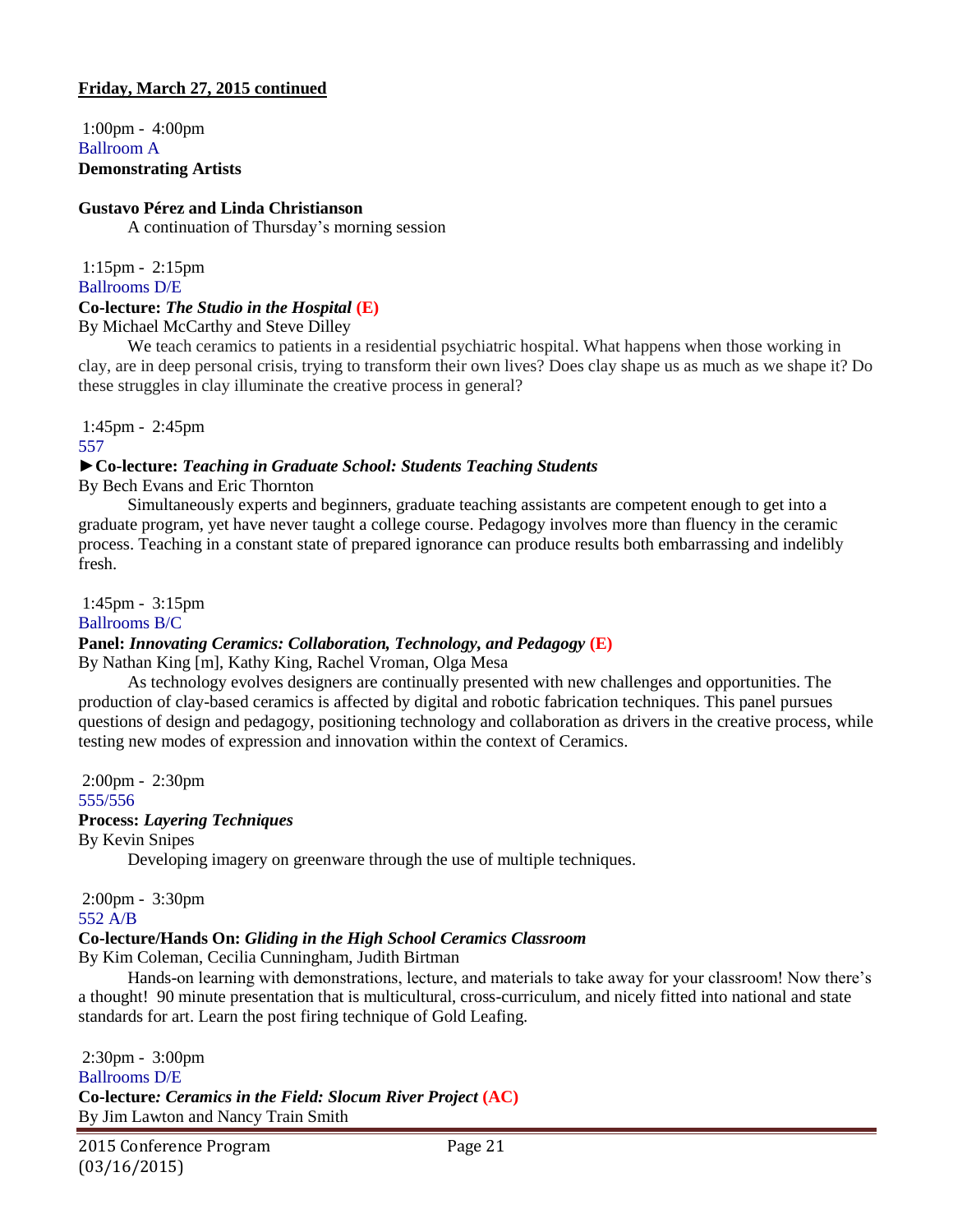We will present our work at The River Project: Art & Nature at Slocum's River Reserve, a triennial site specific sculpture competition based in Dartmouth, Massachusettes. Train Smith will discuss her 2009 installation, "Migration", Lawton his project, "Tanketappin", which was approved for the 2015 cycle.

3:00pm - 3:30pm 555/556

# **Process:** *The Human Figure: Proportion and the Maquette*

### By Misty Gamble

Observe a sculpting strategy to create a proportionally ideal small figure study. Based on the eight head system (that Vitruvius Pollio wrote about in his influential books on architecture), understand a methodology that involves cutting a block of clay into units to create a symmetrically proportion figure in height, width and length.

3:00pm - 4:00pm

#### 557

# **Co-lecture:** *Insight/On Site*

By Sara Henry and Kevin Cieplensky

Insight/On Site is a group exhibition that interrupts a historical space with contemporary ceramic sculpture.

3:15pm - 3:45pm Ballrooms D/E

# **Co-lecture:** *Stories Potters Tell: Clay and Community in the St. Croix Valley* **(E)**

By Jessica Shaykett and Perry Price

In the St. Croix Valley of Minnesota an anomalous community of potters host an annual cooperative tour attracting thousands nationally. As documented by the ACC in 2014, witness the evolution of this community through storytelling and visual representation while addressing the need to record for posterity personal narratives in clay.

3:30pm - 5:00pm

# Ballrooms B/C

# **Panel:** *Diverse, New and Dangerous Ceramics* **(AH)**

By Anthony Merino [m], Adriene L. Childs, Shalene Valenzuela, Malcolm Mobutu Smith

In 1635 Salem colony exiled Roger Williams for propagating "diverse, new and dangerous ideas." $\leftarrow$  This started the "lively experiment" $\leftarrow$  of Rhode Island. Williams believed an institutions tolerance determines its strength. Every institution needs people to question and reform it. This panel will present four speakers willing to do just that.

3:45pm - 4:45pm 552 A/B

# **Lecture:** *Maori Art Projects That Empower Students and Preserve Culture*

By RJ Christensen

Searching for a way to develop the conceptual depth of his students' artwork, this educator travelled to New Zealand and Australia to learn the ways in which Maori and Aboriginal Australians preserve their culture. Discover how he uses indigenous craft in contemporary contexts to empower students to create award-winning work.

4:00pm - 4:30pm 555/556

# **Process:** *Glaze Application Techniques*

By Doug Peltzman

I will share my techniques and concepts for glaze application. I will show how color can become a way to enhance, soften and conceal shifts in line and pattern. I dip all of of my pots so that my glaze application is a consistent thickness. I will adreess the diffenence between dipping, brushing, and spraying glaze and touch on the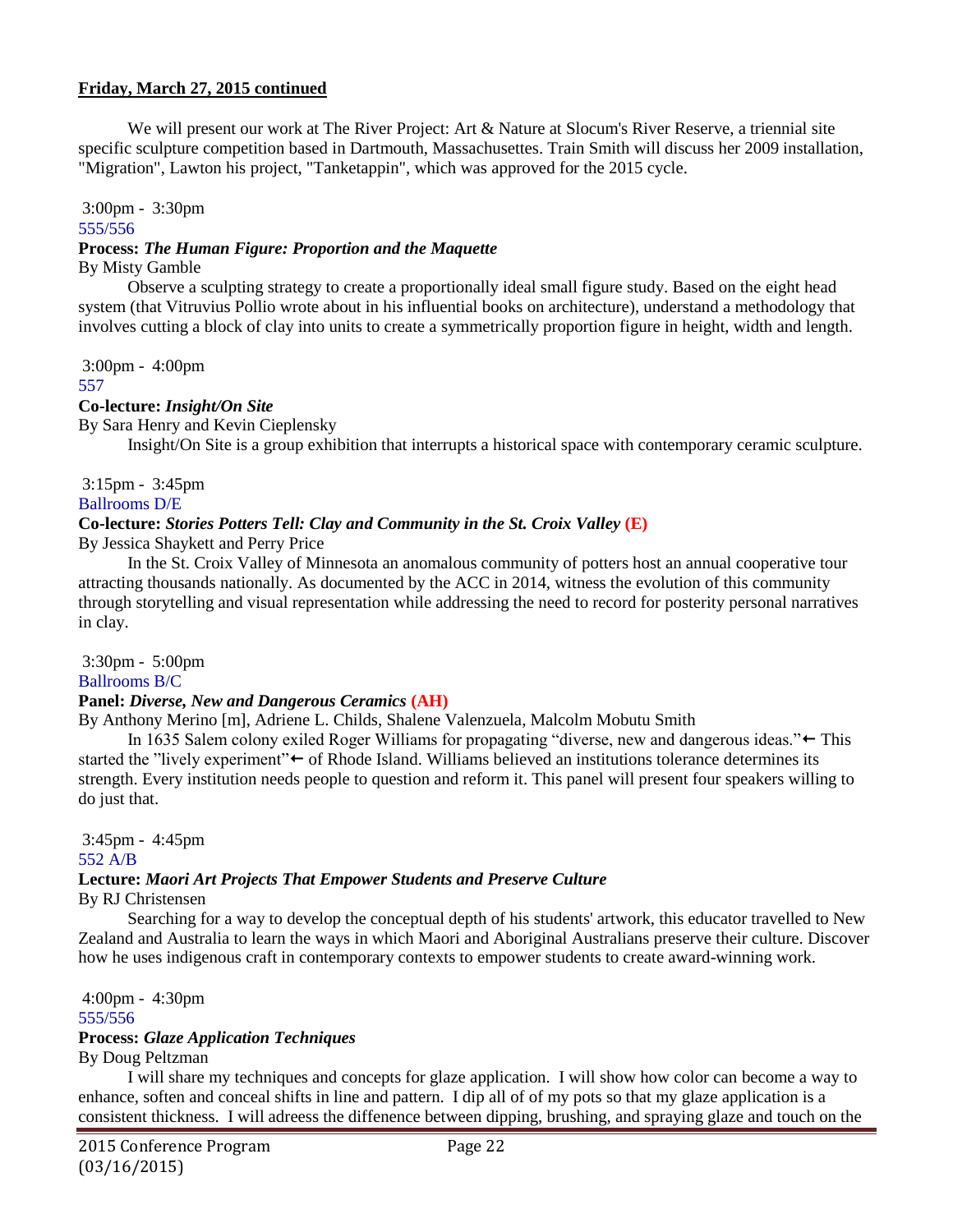importance of knowing your glazes. Using wax and liquid latex gives me the abitlity to mask off specific areas and the control to apply glaze in a very precise manner. If you are interested in getting more "spot on" with your glazing this short demo will be just the thing for you.

# 4:00pm - 5:00pm

# Ballrooms D/E

## **Panel:** *Professional Packaging and Crating for Artists* **(P)**

By Mike Rand [m], Noah Hylek, Jill Foote-Hutton

The way an artist packages their works of art for shipping can directly represent how their art is received professionally at multiple levels. This lecture will present different packaging and crating systems from museum standard methods of thinking for all levels of ceramic artists.

4:15pm - 4:45pm

### 557

# **Lecture:** *Deconstructing Process*

By Zachary Wollert

Cut, torn, slumped, broken, cracked, reassembled… deconstructed. "Deconstructing Process" is an inquiry into the stylized ceramic works that could be named Deconstructivism. From Peter Voulkos to Stephen Lee and other ceramic artists, a survey of contemporary ceramic art will be reviewed to show the influence of Deconstructivism during my graduate education at Kent State University.

# 5:15pm - 6:15pm

# **NCECA Connections**

These group conversations are facilitated by leades who introduce the topics or initiate the discussions. Group leaders moderate the ongoing discussion and allow everyone a chance for participation.

# Ballrooms B/C

# *On the Tenure-Track* by Heather Mae Erickson

Let's build a foundation for communication amongst tenure track professors. Small groups (depending on numbers) will continue discussions via online video conferencing platform so we may foster relationships/support between tenure-track educators for the future of ceramic education.

## *The Challenges of Teaching Ceramics at a Small Liberal Arts, State Universities and Community Colleges* by Scott Dooley

Small art departments, often with only one full-time ceramics/3-D instructor on staff, are required to be creative with curriculum and course structuring. Ceramics instructors at smaller liberal arts colleges, state universities and community colleges take on many curricular responsibilities beyond the ceramic media area. This session will discuss the complexities, challenges and rewards involved in delivering curriculum and content depth in smaller college and university settings.

# *Across the Table, Across the Land* by Namita Wiggers

Learn how NCECA plans to illuminate our collective efforts in communities across the land. Join the curatorial team of Michael Strand and Namita Wiggers to learn how YOU can participate in NCECA's 50th Anniversary project celebrating ceramics, food culture and public engagement.

# Ballrooms D/E

# *Devices for Creating Dialogue* by Stephanie Rozene

We will discuss how through residencies, conferences and workshops, as well as phone conversations, or even meals we create dialog but when we learn that the issues and ideas that we are investigating connect with the interests and imaginations of each other our studio practices becomes richer.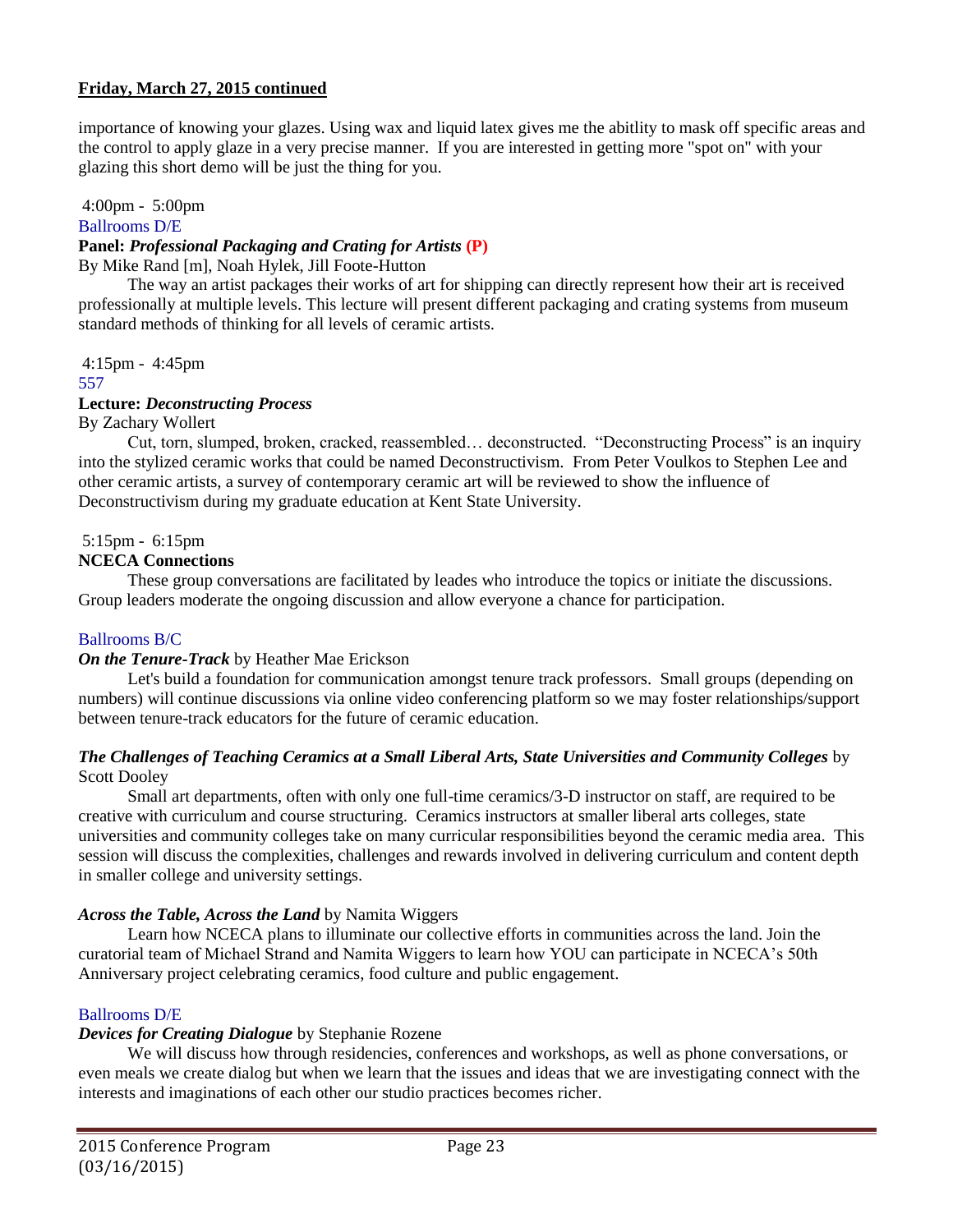### *Clay online: Exploring hybrid studio classes* by Jessica Gardner

Explore the challenges and rewards of digital classrooms. Discover what Facebook and social media teach us about online education. Discuss how a vibrant digital community can reinforce professionalism, while allowing for the free exchange of images, technical questions and aesthetic critique.

## *Working with Small College Art Galleries: for Artists and Gallery Directors* by Michael Hough

For small college gallery directors, others involved with theses exhibition spaces, and artists interested in showing in them. Conversations about funding, space limitations and how these exhibitions are important to a college's clay program and to the institution and the community.

## 552 A/B

## *Second Annual Cup Swap* by Spring Montes

Who doesn't like making new friends, while getting an amazing cup? Bring a cup, give a cup, get a cup, it's that simple. Mingle, share, add to your collection of cups, friends, and NCECA memories.

## 555/556

## *SEA Socially Engaged Art and Craft* by Nicole Gugliotti

Craft artists working with social engagement will have a chance to get together to network and discuss organizing in hopes of creating a future opportunity (symposia, etc) for those of us researching and working in isolation throughout the year.

## 557

### *From Puddle to Pond - Making the Transition from the Community College to a BFA Program in Ceramics* by Trisha Kyner, Lauren Tolbert, Jennifer Esders

This session addresses the transition from community college to a BFA ceramics program from the point of view of both student and professor. What does it takes to get in and how can students thrive?

9:30pm - 1:30am

### Hall A

# **Annual Dance - Jeff Pitchell with special guest James Montgomery and Texas Flood**

**[Jeff Pitchell](http://www.jeffpitchell.com/)** has been blistering the paint off the walls of most clubs in the New England area for some years now and he is one of the hottest guitar slingers on the circuit, drawing comparisons to Jimi Hendrix or Stevie Ray Vaughn. Pitchell is an internationally acclaimed dynamic singer, songwriter, guitarist and actor, winning "best guitarist" in the State of CT when he was 15 years old. Special guest **James Montgomery** has finished his new CD "From Detroit To The Delta." The CD has many guest musicians including members of Aerosmith, Johnny Winter, James Cotton, DMC from the band Run DMC and others. James Montgomery is currently going through one of his best periods ever. James was featured in a movie with Morgan Freeman and Willie Nelson called "Delta Rising". It was these trips to Mississippi that inspired the new CD. Together, James and Jeff get their dueling-axes on and backed by Jeff's band, Texas Flood, tear up a high energy mix of Rhythm and Blues, Rock, Soul, Pop, funky Texas Blues and even a little Country.

# **Saturday, March 28, 2015**

**NOTE:** The Resource Hall is not open today.

8:30am -11:00am Pre-function Third Level **Registration NCECA Merchandise Sales**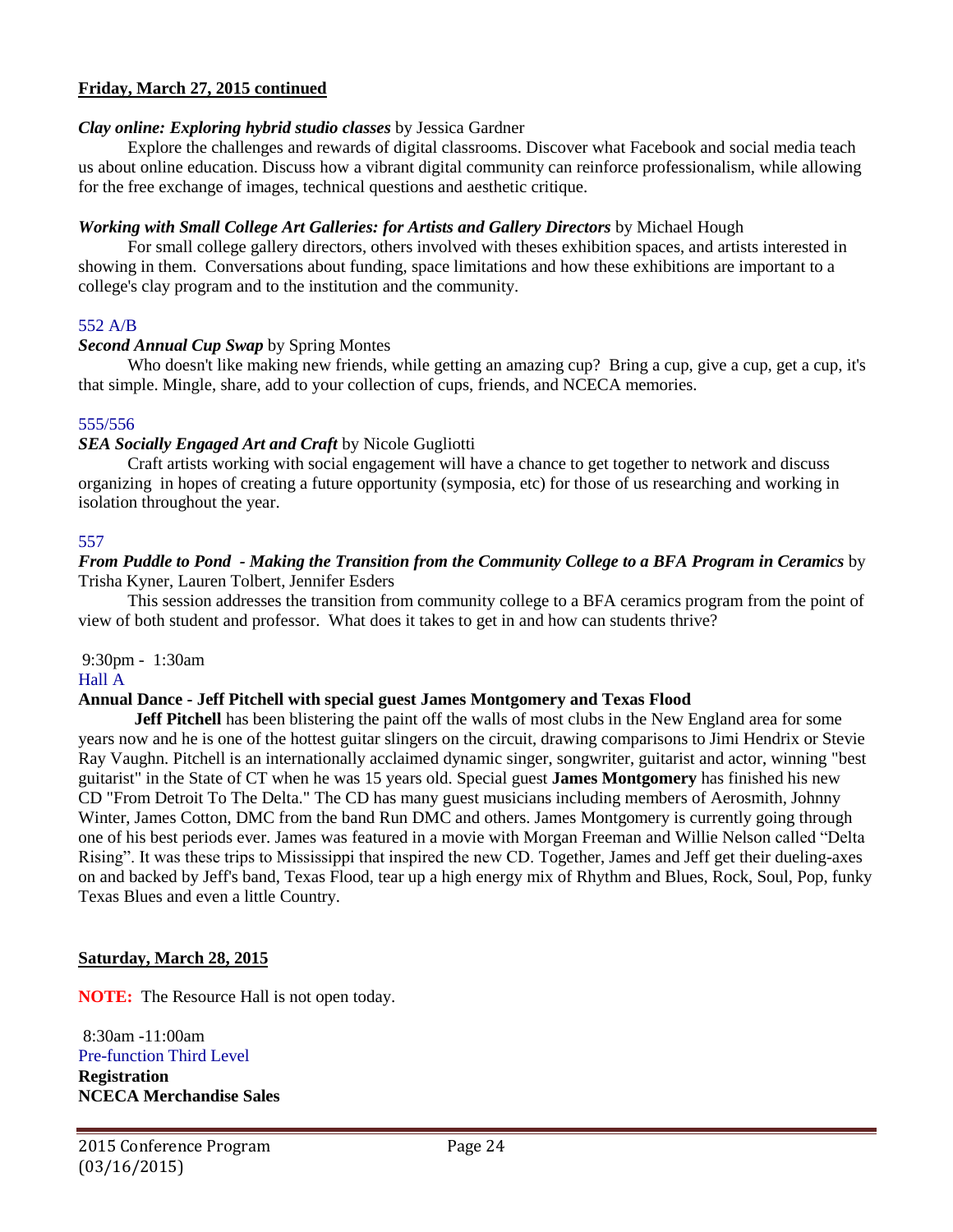## **Saturday, March 28, 2015 continued**

9:00am -10:15am Ballroom **Emerging Artists**

### **David Bogus** - *Creative Identity*

Bogus will discuss identity exploration and its correlation with creativity. Places inhabited, people encountered, and the experimental nature of process informs concepts within the work. In the studio, risk taking and experimentation foster discoveries of both the creative process and the constantly changing narrative of identity.

### **Andrew Casto** - *The Poetics of Growth*

This presentation focuses on studio methodology in the creation of ceramic and mixed media assemblages. Visually akin to geologic processes, this practice seeks confluence between macrocosmic environmental change and interruptions in our routine existence. Source material and various examples will be explored in detail.

### **Rachel K. Garceau** - *Molds, Multiples, and Messages*

Garceau will discuss the evolution of her work—from wheel-throwing and wood-firing to mold-making and slip-casting—and how she utilizes the power of the multiple, story-telling, and printing-making techniques to create site-specific installations with porcelain forms.

### **Roberto Lugo** - *Where the Wu Tang Clan Meets Worcester Porcelain*

This presentation will discuss the importance of diversity exemplified by the work of Artist Roberto Lugo. Lugo will discuss his work in relation to Fearlessness, Eclecticism, Activism, and Hope.

## **Kelly O'Briant** - *one day, late in the afternoon…*

O'Briant will discuss work from her exhibition, "one day, late in the afternoon…" Using a minimal color palette to emphasize physical form, O'Briant manipulates atmosphere, emotion and memory. The process of coiling and pinching the clay lends humanity to the surfaces of the objects, which are otherwise inert.

### **Joanna Powell** - *Searching for Truth*

Being a human is a strange thing. A thing I wonder about. I often look at people that I have known for a long while and all of the sudden they feel like strangers. It's sort of interesting but also frightening. My practice is fueled by these kinds of wonderings.

### 10:20am-11:20am

Ballroom

# **Closing Lecture:** *Anecdotal Evidence*

By Jack Troy

Troy graduated as the sub-salutatorian of his high school class, became a physical education major who switched to English, and eventually taught ceramics for 39 years at Juniata College, where his job was to "think stuff up" and encourage students to be on good terms with their original, originating selves.

11:25am-12:21pm

# Ballroom

# **Second NCECA Members' Business Meeting**

The NCECA Board of Directors encourages all members to participate in the governance of your organization.

- Welcome and call to order—Deborah Bedwell
- Announcement of Awards-International Residencies, Cups of Merit, Regina Brown Undergraduate Student Fellowships and Graduate Student Fellowships, 2015 NCECA Multicultural Fellowship, NSJE,—Steve Hilton
- $\checkmark$  Thanks to 2014 On Site Co-Liaisons and introduction of 2015 On Site Co-Liaisons